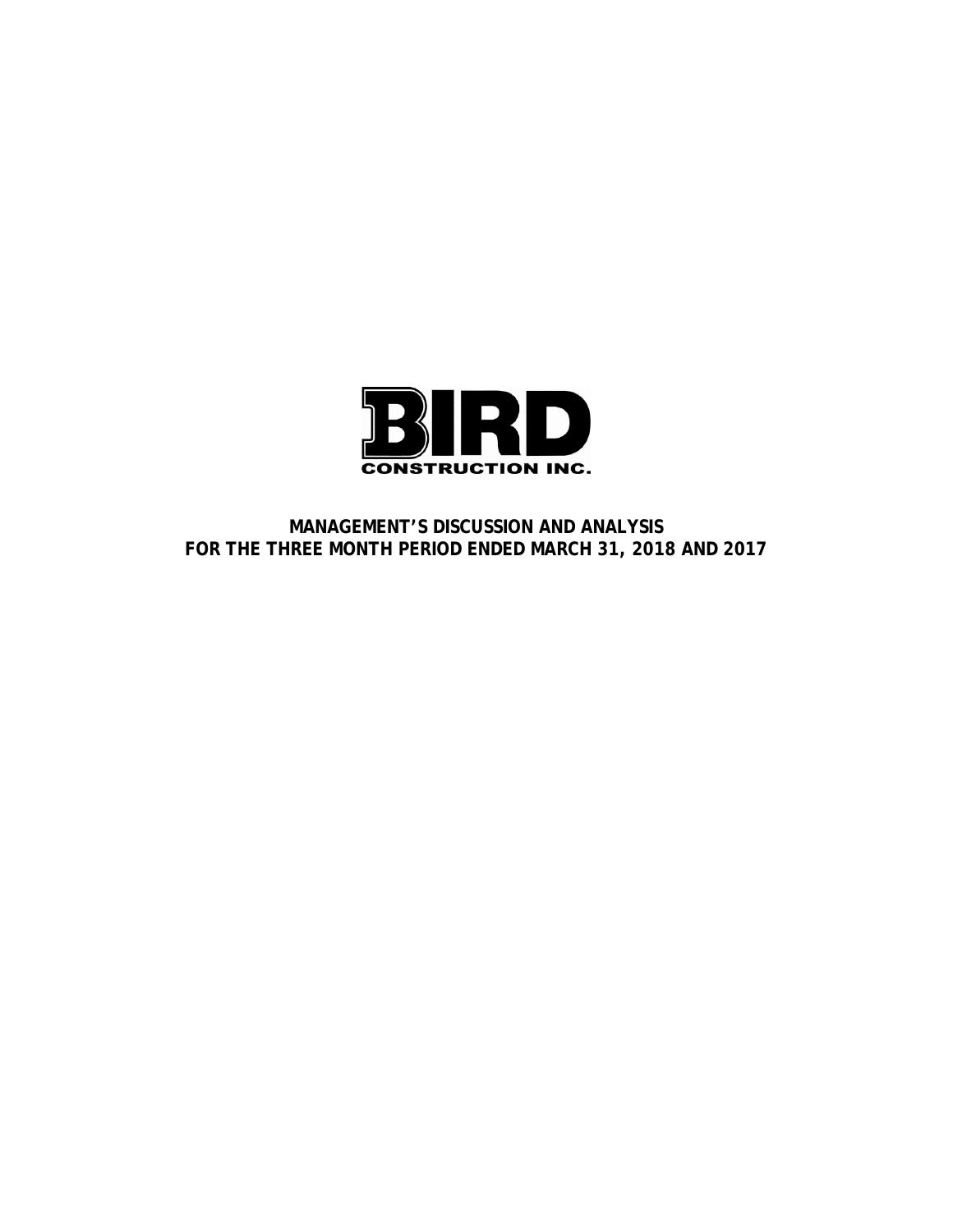# **Management's Discussion and Analysis**

*The following Management's Discussion and Analysis ("MD&A") of Bird Construction Inc.'s ("the Company" or "Bird") financial condition and results of operations should be read in conjunction with the December 31, 2017 consolidated financial statements of Bird Construction Inc. This discussion contains forward-looking statements, which are subject to a variety of factors that could cause actual results to differ materially from those contemplated by these statements. See "Forward-Looking Information". Some of the factors that could cause results or events to differ from current expectations include, but are not limited to, the factors described under "Risks Relating to the Business" and "Risks Relating to the Shares" included in the Company's most current Annual Information Form dated March 8, 2018. This MD&A has been prepared as of May 8, 2018. Additional information about the Company is available through the System for Electronic Document Analysis and Retrieval (SEDAR) at www.sedar.com and includes the Company's Annual Information Form and other filings.*

# TABLE OF CONTENTS

|                                                             | 10 |
|-------------------------------------------------------------|----|
|                                                             |    |
|                                                             |    |
| FINANCIAL CONDITION, CAPITAL RESOURCES AND LIQUIDITY  13    |    |
|                                                             |    |
|                                                             |    |
|                                                             |    |
|                                                             |    |
|                                                             |    |
| OUTSTANDING COMMON SHARE DATA AND STOCK EXCHANGE LISTING 18 |    |
|                                                             |    |
|                                                             |    |
|                                                             |    |
|                                                             |    |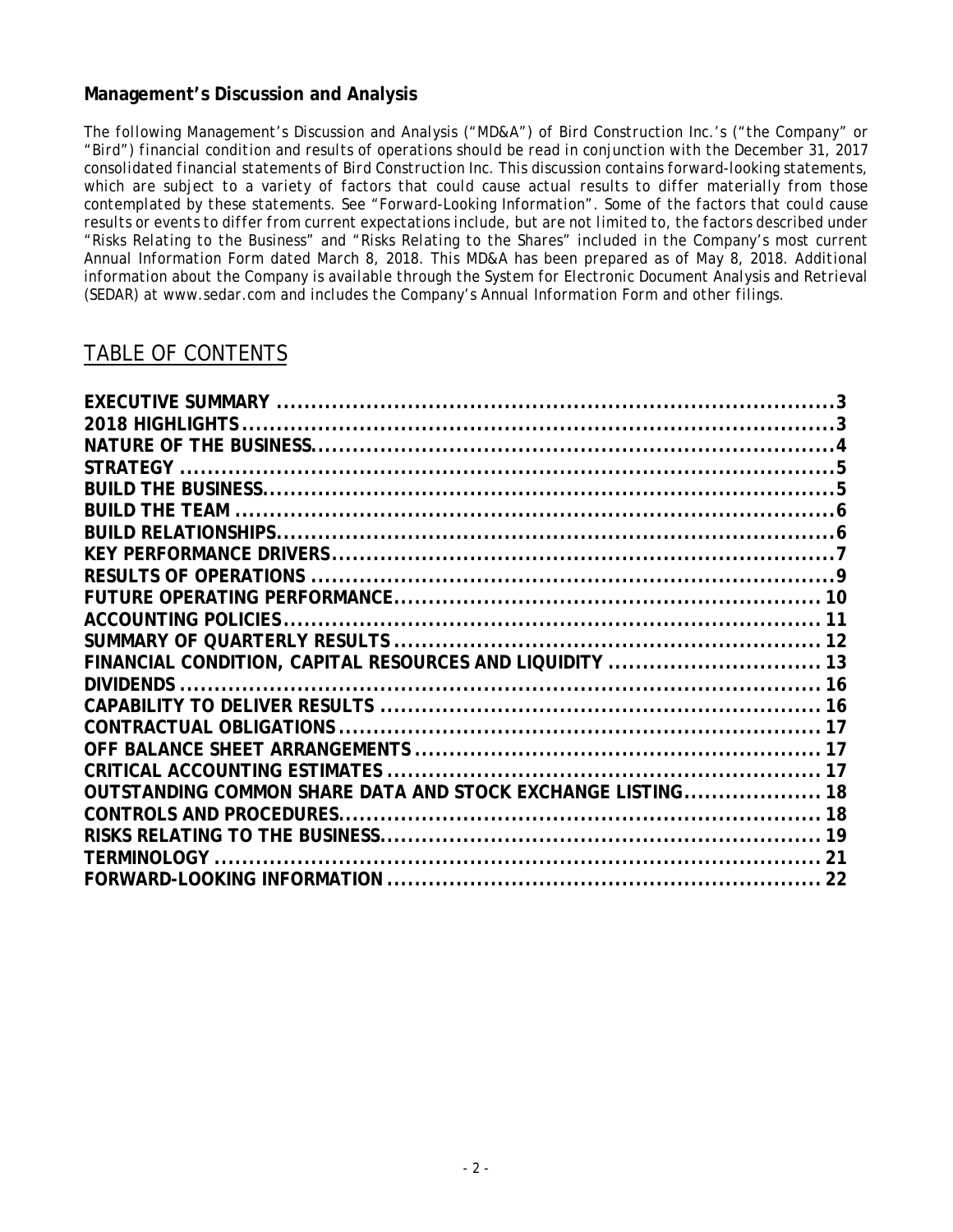# **EXECUTIVE SUMMARY**

| (in thousands of Canadian dollars, except per share amounts)            | For the three months ended March 31,<br>2018 | 2017<br>(restated) <sup>(1)</sup>     |
|-------------------------------------------------------------------------|----------------------------------------------|---------------------------------------|
| Income Statement Data                                                   |                                              |                                       |
| Revenue                                                                 | \$<br>294,422                                | \$<br>313,858                         |
| Net income (loss)                                                       | (6, 408)                                     | (2, 216)                              |
| Basic and diluted earnings (loss) per share                             | (0.15)                                       | (0.05)                                |
| Cash Flow Data                                                          |                                              |                                       |
| Net increase (decrease) in cash and cash equivalents during<br>the year | (50,069)                                     | (101, 210)                            |
| Cash flows from (used in) operations                                    | (43, 303)                                    | (99, 197)                             |
| Additions to property and equipment <sup>(2)</sup>                      | 6,455                                        | 1,702                                 |
| Cash dividends paid                                                     | 4,145                                        | 5,454                                 |
| Cash dividends declared per share                                       | 0.10                                         | 0.10                                  |
|                                                                         | March 31, 2018                               | December 31, 2017<br>$(rested)^{(1)}$ |
| <b>Balance Sheet Data</b>                                               |                                              |                                       |
| <b>Total assets</b>                                                     | 679,897                                      | 713,872                               |
| Working capital                                                         | 67,149                                       | 84,078                                |
| Loans and borrowings (current and non-current)                          | 20,885                                       | 18,598                                |
| Shareholders' equity                                                    | 143,264                                      | 153,816                               |

<sup>(1)</sup> 2017 reported figures have been restated applying IFRS 15. See "Accounting Polices - New Accounting Standards Adopted"

<sup>(2)</sup> includes computer software purchases classified as intangible assets

## **2018 HIGHLIGHTS**

- During the first quarter of 2018, the Company recorded a net loss of \$6.4 million on construction revenue of \$294.4 million compared with a net loss of \$2.2 million on \$313.9 million of construction revenue respectively in 2017. In the current quarter, construction revenue of \$294.4 million was \$19.5 million or 6.2% lower than the \$313.9 million recorded in first quarter of 2017. The first quarter of the year is generally the lowest volume quarter of the year, particularly for our higher margin self-perform civil operations in western Canada and our mining operations in eastern Canada. This coupled with an industrial work program that had lower backlog entering the year from a historical perspective contributed to a softer first quarter.
- The Company was significantly impacted by the adoption of IFRS 15, Revenue from Contracts with Customers, and the change in treatment of variable consideration specifically as it relates to the recognition of revenue from change orders and claims related to a PPP project that achieved substantial completion during the first quarter of 2018. A significant amount of variable consideration has been constrained to zero. While Management expects to see a future recovery of this variable consideration, it is unable to reliably estimate the timing and amount of the future recovery. The Company is pursuing commercial negotiations in accordance with the contract so that this constrained variable consideration can be recognized as revenue for the PPP project.
- In the first quarter 2018, the Company secured \$405.2 million of new contract awards and change orders, and executed \$294.4 million of construction revenues. The net new contract awards through the first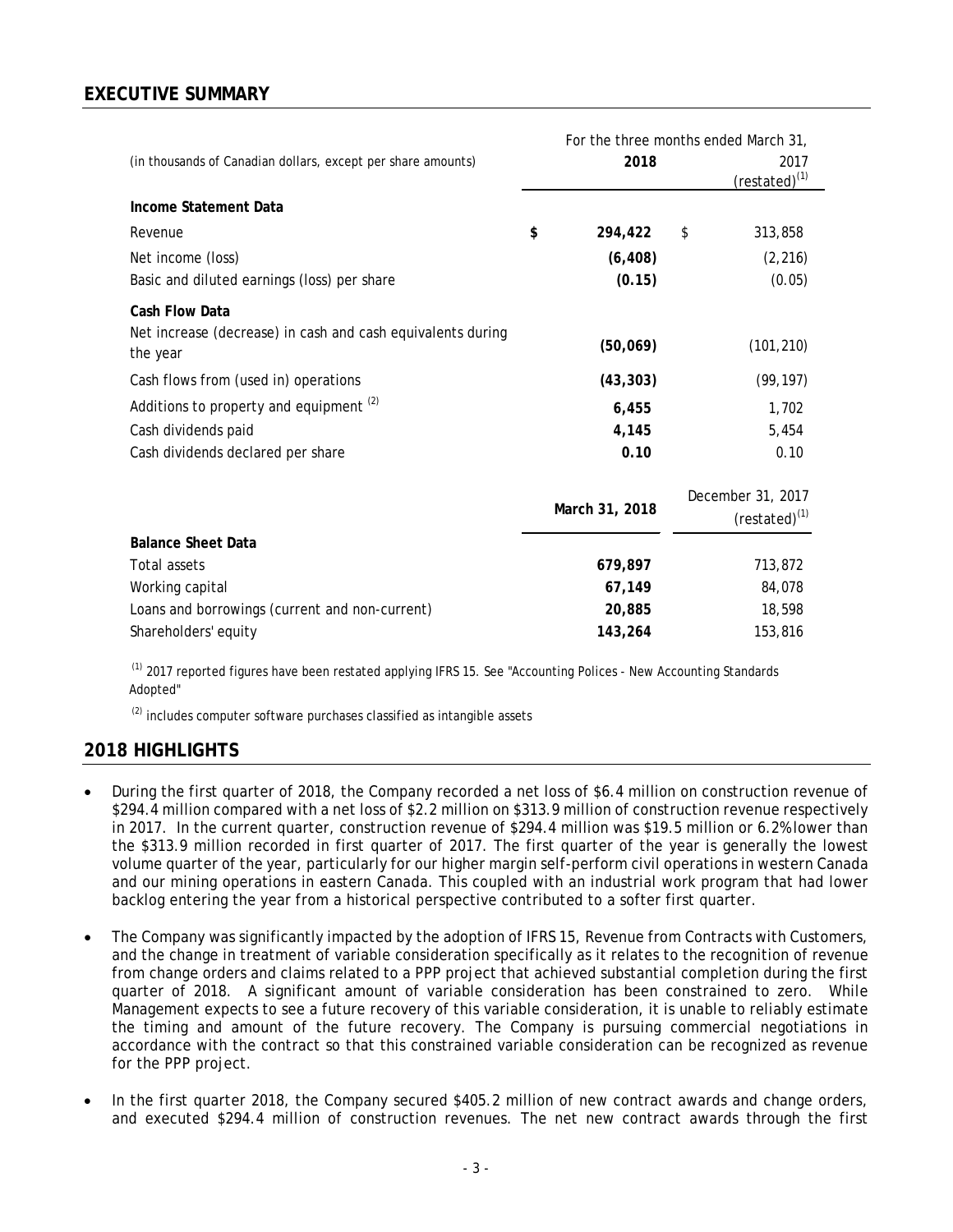contributed to a Backlog of \$1,296.8 million for the Company at March 31, 2018, an increase of \$110.8 million, or 9.3% from the \$1,186.0 million of Backlog recorded at December 31, 2017.

- The Company announced that it has a 50% interest in a construction joint venture that is part of the Hartland Resource Management Group consortium that will design and build the residuals treatment facility for the Capital Regional District ("CRD") in Victoria, BC. The Company has also taken a minority equity interest in the concession responsible for the design, construction, financing, operations and maintenance of the project through Bird Capital, a wholly owned subsidiary.
- The Company achieved substantial completion on the East Rail Maintenance Facility, a Public Private Partnership and alternative finance ("PPP") project, in the first quarter of 2018. Built on 76 acres, the new facility will provide maintenance, repair and additional storage for the local rail transit system's (GO Transit) planned service expansion. Bird's scope of work included 500,000 sq. ft. of new construction consisting of progressive maintenance bays, coach maintenance shops, locomotive maintenance shops, paint booth, wheel shop, wash bays, fuel storage, a track maintenance building and over 60,000 feet of track, and 54 track switches.
- In 2018, cash and cash equivalents decreased \$49.6 million net of the effects of foreign exchange to \$83.5 million, from the \$133.1 million balance at the end of 2017. The majority of the decrease in cash and equivalents in the quarter relate to changes in the non-cash net current asset/liability position which can fluctuate significantly in the normal course of business and the cash balances absorb these fluctuations with no net impact to the Company's net working capital position. In the quarter, cash was also used for property and equipment additions to support growth in the heavy civil work program and was also negatively impacted as commercial issues on a PPP project delayed the flow of funds related to change orders and claims.
- The Board has declared monthly eligible dividends of \$0.0325 per common share for May, June and July 2018.

# **NATURE OF THE BUSINESS**

The Company operates as a general contractor in the Canadian construction market with offices in: St. John's, Halifax, Saint John, Wabush, Montreal, Ottawa, Toronto, Winnipeg, Calgary, Edmonton, and Vancouver. The Company and its predecessors have been in operation for 98 years. The Company focuses primarily on projects in the industrial, commercial and institutional sectors of the general contracting industry. Within the industrial sector, Bird constructs industrial buildings and performs civil construction operations including site preparation, concrete foundations, metal & modular fabrication, mechanical process work, underground piping and earthwork for clients primarily operating in the oil and gas and mining businesses. Within the commercial sector, Bird's operations include the construction and renovation of shopping malls, big box stores, office buildings, hotels and selected high-rise condominiums and apartments. Within the institutional sector, Bird constructs hospitals, postsecondary education facilities, schools, prisons, courthouses, government buildings, retirement & senior housing, and environmental facilities that include water and wastewater treatment centres, composting facilities and biosolids treatment and management facilities. The Company has developed expertise in the construction of vertical elements and overall management of transportation related projects and will continue to enhance our abilities as governments plan to increase stimulus spending to address aging infrastructure. Bird also invests in equity in PPP projects as a means to support construction operations. In all sectors, Bird contracts with its clients using a combination of fixed price, unit price, cost reimbursable and guaranteed maximum price, and provides services that include construction, design-build and construction management delivery methods.

While Bird self-performs some elements of its projects, particularly in the industrial market and in conjunction with its civil construction and contract mining operations, a significant portion of the overall construction risk rests with Bird's subcontractors. The scope of work of each subcontractor is generally defined by the same contract documents that form the basis of the Company's agreements with its clients. The terms of the agreements between the Company and its clients are generally replicated in the agreements between the Company and its subcontractors. These "flow-down" provisions substantially mitigate the risk borne by the Company. Depending on the value of the work, the Company may require bonds or other forms of contract security including enrolling our subcontractors in Bird's subcontractor default insurance program which will mitigate exposure to possible additional costs should a subcontractor not be able to meet its contractual obligations. Bird's primary constraint on growth is the ability to secure new work at reasonable margins and the availability of qualified professional staff who can be assigned to manage the projects.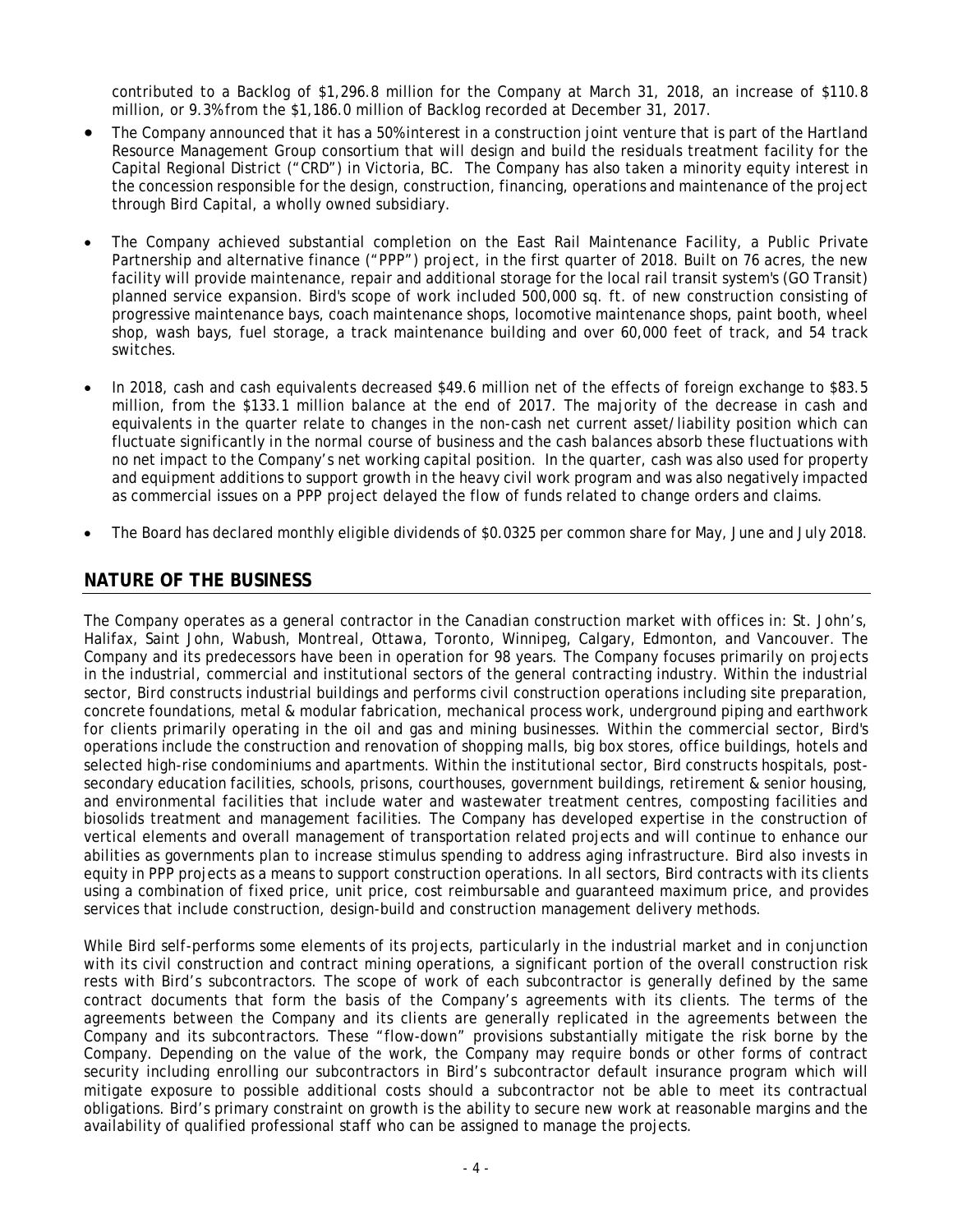## **STRATEGY**

In 2016, the Company undertook a comprehensive strategic review to assess its market position and re-establish medium and long-term goals. This process culminated in the Company's Board of Directors endorsing the *Build Bird* five-year strategic plan that has been developed to further enhance the Company's position as a premier Canadian contractor driven by the passion and dedication of a team of construction professionals. The *Build Bird* five-year strategic plan is in its second full year of implementation in 2018 and features three core pillars: *Build the Business, Build the Team* and *Build Relationships*. Each pillar is further articulated by three primary initiatives.

Broadly, Bird's strategic focus is to secure projects in markets with higher profit margins, which consisted of PPP and large design-build projects in the institutional sector as well as smaller midstream oil & gas capital projects in western Canada. In the coming years, this will also include projects in the nuclear market in Ontario as well as Maintenance, Repair and Operations ("MRO") opportunities for our energy clients. For Bird Heavy Civil (formerly known as H.J. O'Connell), efforts will focus on diversifying the customer base on select mining support and environmental projects. Details of each pillar and primary initiatives are expanded below.

## **BUILD THE BUSINESS**

#### *Diversification and Growth*

The diversification of the Company's work program and earnings base is intended to strengthen the Company by making it healthier and more resilient during economic downturns. As part of the overall strategy, Bird will continue to focus on larger and more complex construction projects, which typically offer greater profit margins. *Diversification and Growth*, will be realized through several methods including geographic expansion of existing services, introduction of new services and the development of new clients. The Company will be very selective in its execution of the strategy to ensure it grows and diversifies profitably.

The Company will continue to express its preference for design-build construction contracts where its proven experience provides Bird with a source of competitive advantage in the construction market. The primary focus for geographic expansion in 2017 was the ongoing development of the Edmonton Commercial office which, coupled with our office in Calgary, will broadly service the institutional, municipal and commercial sectors in the Alberta region. While the market conditions are expected to remain difficult in 2018, the Alberta district will continue its efforts to organically grow its work program and build momentum for the future. The Company will also seek opportunities to expand commercial and institutional expertise into additional markets in Canada by way of joint venture arrangements or through acquisition.

New service offerings will also contribute to Bird's diversification and growth strategy. The Company will continue to leverage the acquisition of Nason Contracting Group Ltd. completed in 2013 to secure greater participation in the MRO market in northern Alberta through the execution of self-perform mechanical process work for existing clients. Also, the Company will further leverage its earth moving and civil capabilities gained through the acquisition of H.J. O'Connell Ltd. (rebranded Bird Heavy Civil) into industrial markets in western Canada, enhancing our existing relationships and self-perform operations. More recently, the Company plans to leverage its 2017 investment in Stack which is a modular construction company with production operations in China. Stack produces steel frame modules for permanent construction. The modules are suited for the hotel, senior housing, office space and general housing sectors. The Company and Stack have complementary knowledge, resources and expertise that positions them well to serve the permanent modular construction market in Canada and the United States. Additional service offerings will be introduced to help secure opportunities presented by the federal government's mandate to invest in indigenous communities, environmental initiatives and transportation projects. The Company's goal is to leverage its areas of expertise to participate more fully in these markets on selective projects where it can develop a compelling win strategy.

As part of the Company's growth strategy, the Company will use its existing relationships in established markets to expand its work program. As one of only a few general contractors in Canada with a national footprint, Bird looks to deepen its relationship with existing commercial clients that have a portfolio of properties and development opportunities both regionally and across Canada while also seeking to foster new client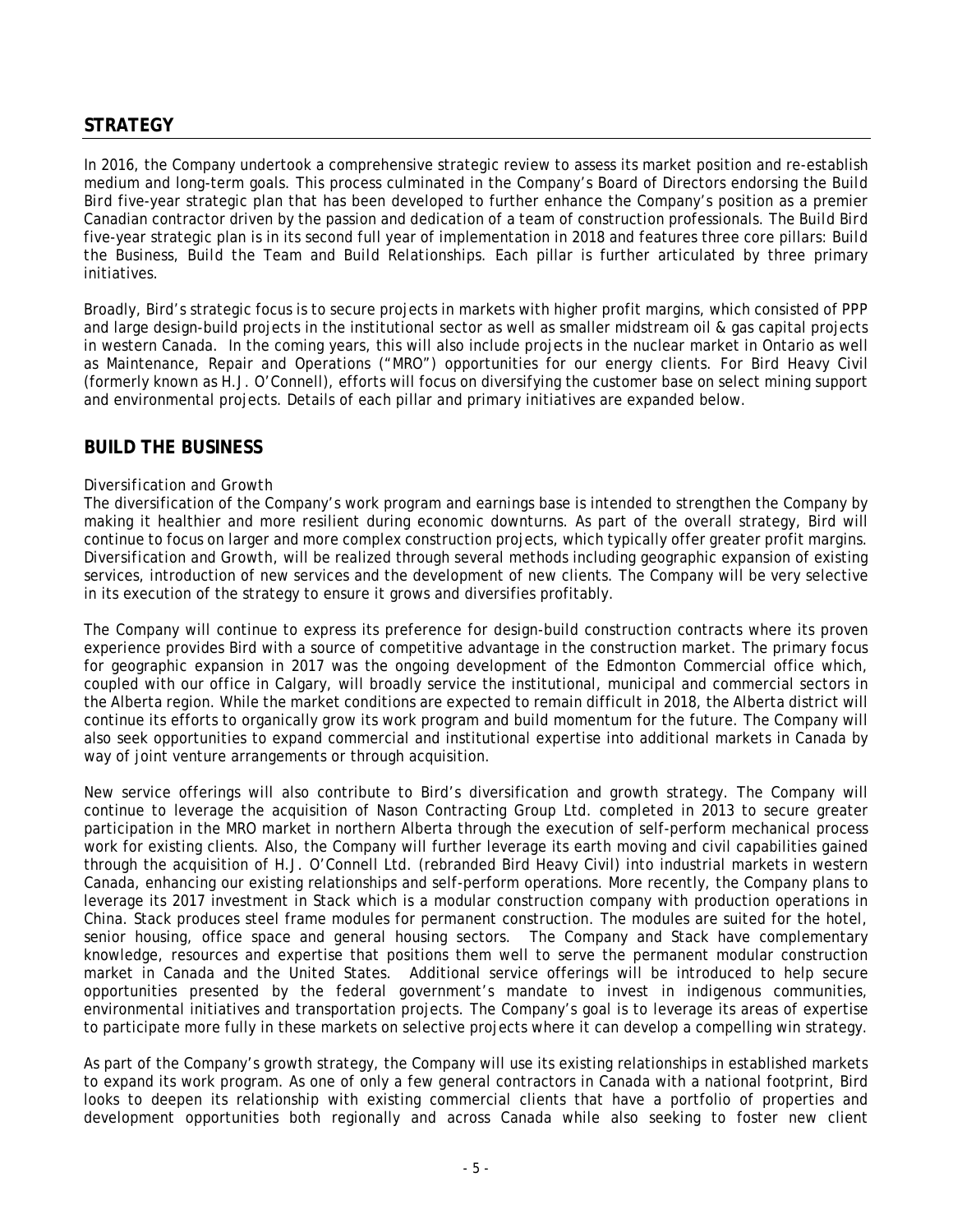relationships. Historically, in western Canada the Company's industrial work program has been focused on the oil sands where it has secured a reputation as a safe, reliable and cost effective general contractor. In the coming years, the Company will leverage these proven capabilities to develop clients and work programs in central and western Canadian provinces. Similarly, Bird Heavy Civil will broaden its established activities in the Labrador Trough region to secure similar opportunities in eastern Canada. This wider geographical scope will also support the need to develop additional clients, primarily in Quebec, Ontario and northern Canada in an effort to diversify from Bird Heavy Civil's historical focus on the iron ore market. These efforts to develop new clients will require a commitment to business development and a recognition that program accomplishments will take time to mature, particularly given the market conditions seen in the resource sector in recent years.

#### *Build Efficiencies*

As a primary initiative of the *Build the Business* pillar, Bird's strategy for *Build Efficiencies* is to drive business process improvements to extract potential savings from overheads. These savings will be reinvested into the Company's strategic initiatives. Increasing process efficiency, particularly for the operations team, will also lead to greater engagement amongst the employee group and is anticipated to positively impact production as project teams will be able to dedicate more energy on project execution and less on administrative tasks.

#### *Safe Production*

At Bird, the single most important value is Safety and the goal is zero harm. Building on a highly reputable and proven safety program, this ongoing initiative will further the Company's commitment to embedding a *Safe Production* mindset throughout the project lifecycle, from estimating through to post-job assessment. It will require driving greater involvement and commitment from subcontractors and suppliers, and will further extend to fostering the safe planning and execution of Bird employee activities off the job. This holistic approach reflects the Company's fundamental belief that thinking and acting safely is not a switch that can, or should be, activated when arriving at or leaving the job site or workplace. Rather, it is a mindset that must be encouraged, nurtured and supported so that safe behaviours become a habit; repeatable, sustainable, and embedded in everything Bird staff do.

## **BUILD THE TEAM**

### *Drive Positive Engagement & Become the Employer of Choice*

The primary initiative of the *Build the Team* pillar features a wide range of human resource program initiatives intended to enhance the employee experience, *Drive Positive Engagement*, and create a more mobile, better trained, better led, and more productive workforce. Bird's success is highly dependent on the Company's ability to attract, develop and retain a highly skilled workforce at all levels within the organization including executives, management, professional staff and craft workers by *Becoming the Employer of Choice,* which is the second initiative of *Build the Team*. Through the strategic planning process, a number of key priorities and challenges pertaining to the recruitment, development and retention of employees were identified. The Company will work to improve its human resource management processes to better support its recruitment, onboarding, and performance management programs. This will help elevate the employee experience at Bird by facilitating effective talent management and mobility across the organization.

#### *Grow Our Talent*

While creating a positive and safe work environment at Bird is non-negotiable, the Company is equally committed to providing employees, and potential employees, with interesting and challenging work and opportunities to *Grow Our Talent* in a welcoming environment where people can build a successful career in every aspect of the business. Contributing to talent growth is the development of improved employee resource materials including an updated employee handbook, onboarding resources and the delivery of updated Bird Core Construction Training modules across the Company. A key element in the Company's talent growth plan is the enhancement of a meaningful employee recognition program. By continuously developing and refining policies and programs to engage employees at work and in their communities, offering new and innovative training programs, driving ongoing leadership development, and making a career at Bird more than just a job, the Company is able to recruit, develop and retain top talent while ensuring compensation programs remain market competitive.

## **BUILD RELATIONSHIPS**

*One Bird*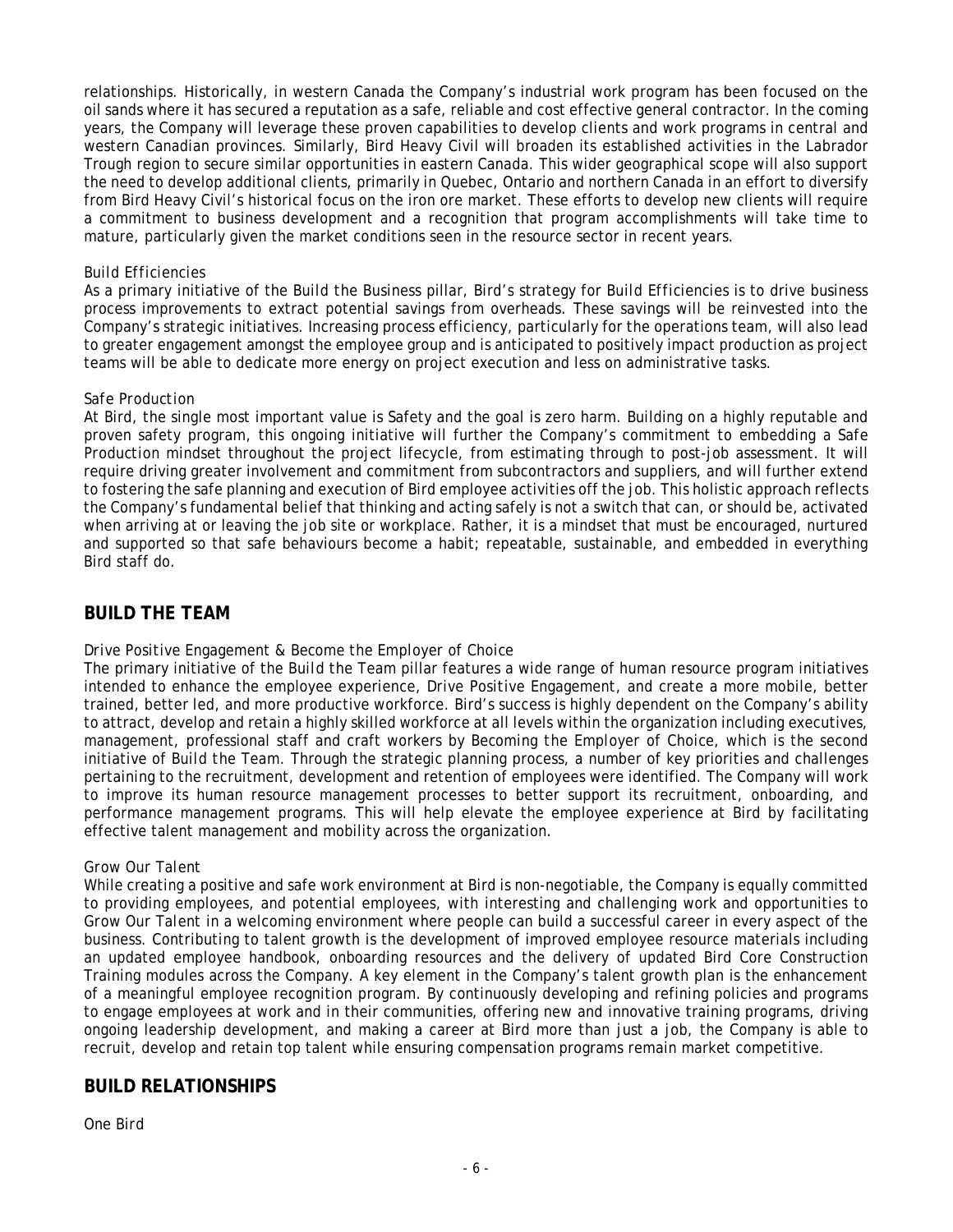Recognizing that the construction industry has evolved and projects are getting more complex, Bird has deployed the *One Bird* initiative that considers a holistic, company-wide approach to work more efficiently and effectively. One of the primary goals of this initiative is to identify and share the expertise across the Company to enhance effective deployment of human resources on the best opportunities, regardless of employees' geographic location. By promoting a more mobile workforce and increasing collaboration the Company will leverage its talent for targeted opportunities to secure greater outcomes.

### *Creating a Customer 1st Attitude*

A primary initiative of the *Build Relationships* pillar, the *Creating a Customer 1st Attitude*, targets the development of stronger client relationships. The Company has traditionally focused on operational excellence and execution of its work program as a means to develop client relationships. While this has served the Company well in terms of delivering consistent results and developing repeat clients, there is a need to invest more resources in strengthening existing client relationships and developing new ones. This is consistent with Bird's strategy of targeting work with clients that welcome innovation and position the Company to add value. Bird will continue to target complex work, a market the Company has successfully performed in and one where the competition will be like-minded contractors with similar cost structures and approaches to risk and reward. Clients that seek a longer term, mutually beneficial relationship align well with the *Build Bird* five-year strategic plan.

### *Corporate Social Responsibility*

Bird believes in being a good corporate citizen and supporting the communities in which it works and its employees live. In addition, employees increasingly wish to align themselves with a company that gives back and is socially responsible. Bird's *Corporate Social Responsibility* initiative includes Indigenous Cultural Awareness training for all employees which builds upon the Company's Indigenous Engagement Policy. Furthermore, establishment of the *Bird Foundation*, a formal conduit for tabulating and communicating Bird community donations and contributions, will provide greater direction to the Company's community engagement while driving increased employee participation and engagement.

# **KEY PERFORMANCE DRIVERS**

Securing profitable construction contracts and then controlling the costs during the execution of that work are the key drivers of success for the Company.

In order to achieve this, new work must be available, which is a function of the general state of the economy. In periods of strong economic growth, capital spending will generally increase and there will be more opportunities available in the construction industry. In economic downturns, fewer opportunities typically exist and competition for those opportunities becomes even more intense, generally resulting in lower Gross Profit Percentages. The Company must be successful in securing profitable work in various economic conditions. The construction industry is highly fragmented and accordingly, the Company competes with a number of international, national, regional and local construction firms. One of the Company's competitive advantages rests in its long-standing reputation for successfully delivering high quality projects that fully meet the needs of the customer, which enables the Company to secure repeat business from existing clients and win work with new clients.

The Company's success in securing work is also reflected in the value of the Backlog. The following table shows the Company's Backlog at the end of the comparative reporting periods. The Company's Backlog of \$1,296.8 million at March 31, 2018 increased compared with \$1,186.0 million at December 31, 2017. In the first quarter of 2018, the Company announced that it was part of the consortium that has been contracted to design and build a biosolids facility for CRD in Victoria, BC, representing another strategic win and building on the Company's expanding portfolio of environmental projects. As of March 31, 2018, the Company has submitted one proposal for a PPP project for which no results have been disclosed and is actively responding to five requests for proposals in which the Company is shortlisted. In addition, the Company has been shortlisted on two PPP projects and is awaiting the issuance of the request for proposals, and is in the request for qualification stage for two additional PPP projects.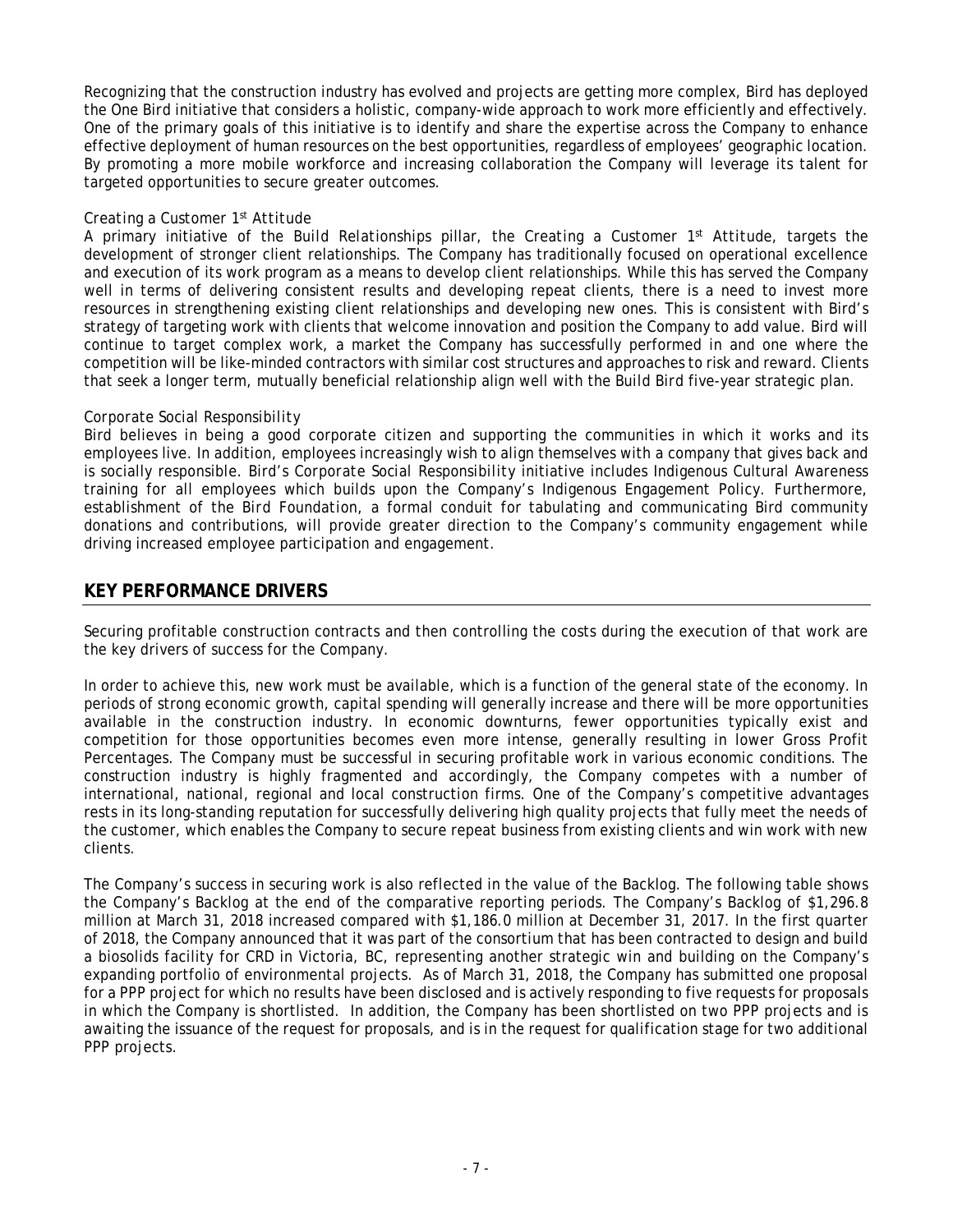| (in thousands of Canadian dollars) |  | March 31, |              | March 31, |  | December 31, |           |  |
|------------------------------------|--|-----------|--------------|-----------|--|--------------|-----------|--|
|                                    |  | 2018      |              | 2017      |  | 2017         |           |  |
| Backlog                            |  | 1,296,800 | $\mathbb{S}$ | 1,248,500 |  |              | 1,186,000 |  |

Once the Company has secured a potentially profitable contract, the profitability of that contract, measured by the Gross Profit Percentage, is primarily a function of management's ability to control costs, achieve productivity objectives associated with the contract and resolve outstanding commercial issues. The following table shows the Gross Profit Percentage realized by the Company in the comparative periods.

|                         |                    | (restated)         | (restated) |
|-------------------------|--------------------|--------------------|------------|
|                         | Three months ended | Three months ended | Year ended |
|                         | March 31, 2018     | March 31, 2017     | 2017       |
| Gross Profit Percentage | 2.4%               | 3.4%               | 5.0%       |

During the first quarter of 2018 the Company realized a Gross Profit Percentage of 2.4% compared with 3.4% in the first quarter of 2017. In general, the Company realizes a lower Gross Profit Percentage in the first quarter relative to the rest of the year, a reflection of the seasonality and the lower contribution from our higher margin industrial work programs. The reduction in Gross Profit Percentage in 2018 reflects the impact of a PPP project that achieved substantial completion late in the first quarter of 2018. While the Company incurred additional escalation costs and financing costs from lenders in the quarter, the Company was more significantly impacted by the adoption of IFRS 15, Revenue from Contracts with Customers, and the change in treatment of variable consideration specifically as it relates to the recognition of revenue from change orders and claims related to this project. A significant amount of variable consideration has been constrained to zero. While Management expects to see a future recovery against this variable consideration, it is unable to reliably estimate the timing and amount of the future recovery. The Company is pursuing commercial negotiations in accordance with the contract so that this constrained variable consideration can be recognized as revenue for the project.

### **Financial Condition**

The Company must have adequate working capital and equity retained in the business to support its ongoing operations, including surety and contract security requirements. The Company continually monitors the adequacy of its working capital and equity to satisfy contract security needs. The following shows the working capital and shareholders' equity of the Company in the comparative reporting periods.

|                                    |     |                   |    | (restated)        | (restated)           |
|------------------------------------|-----|-------------------|----|-------------------|----------------------|
| (in thousands of Canadian dollars) |     | March 31,<br>2018 |    | March 31,<br>2017 | December 31,<br>2017 |
| Working capital                    | \$. | 67.149            | S. | 105,105           | 84,078               |
| Shareholders' equity               | S.  | 143,264           |    | 155,186           | 153,816              |

At March 31, 2018, the Company had working capial of \$67.1 million compared with \$84.1 million at December 31, 2017, a \$17.0 million decline. In the first quarter of 2018, the Company invested in capital additions, net of financing, of \$4.3 million, paid dividends of \$4.1 million, paid income taxes of \$2.3 million, and experienced a net loss of \$6.4 million, all of which served to reduce cash and negatively impact working capital.

The \$10.5 million decrease in the amount of the Company's shareholders' equity since December 31, 2017 is essentially a result of the \$4.1 million dividends declared in the first quarter of 2018 and the net loss of \$6.4 million generated in the first quarter of 2018.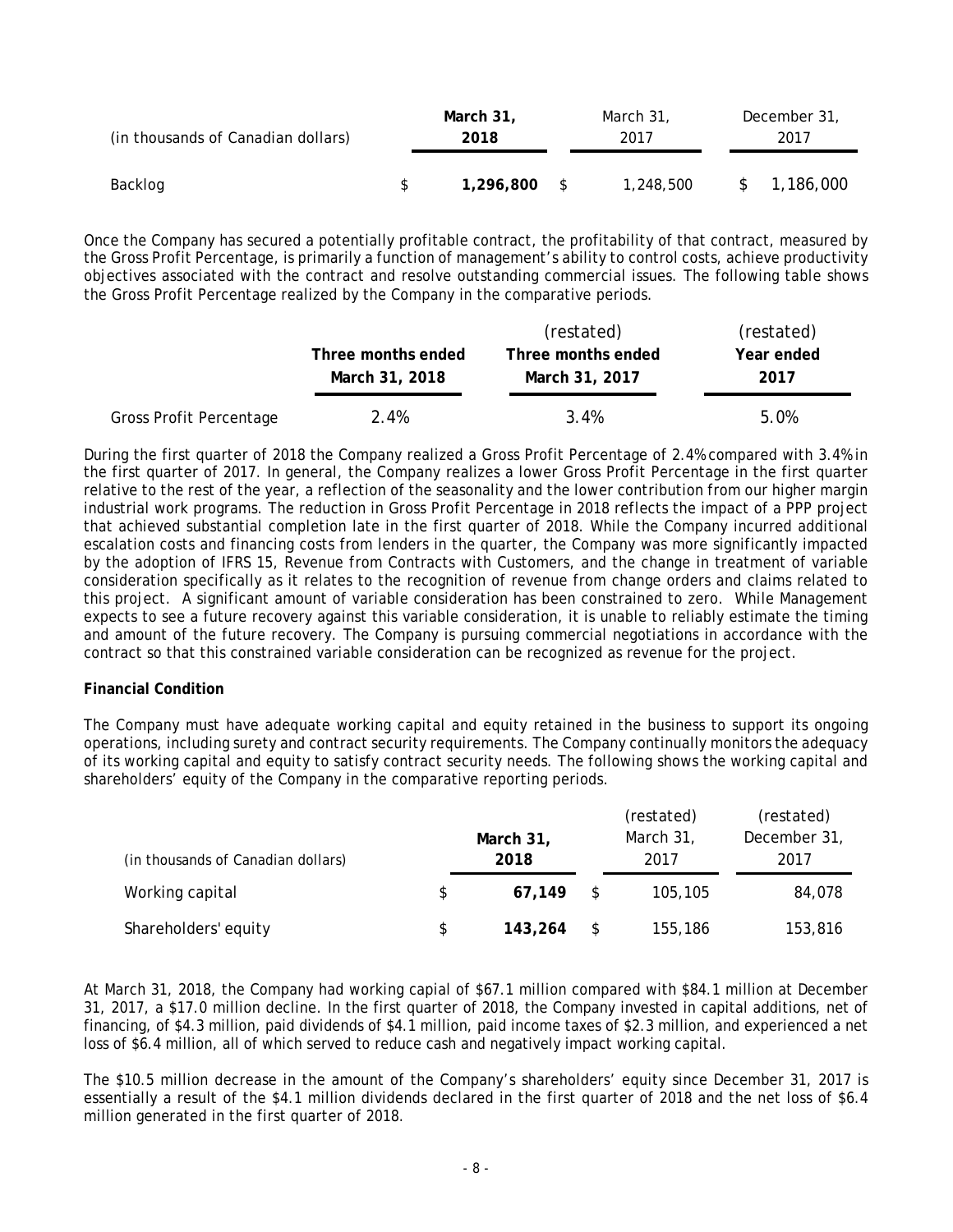### **Safety**

At Bird, ensuring that all work on our sites is executed to exacting quality standards begins with our commitment to creating and sustaining a culture in which the identification, assessment, and elimination or control of hazards and risks is incorporated into every aspect of our operations. We call this *Safe Production,* and it is a cornerstone of our operational philosophy and approach.

Ensuring that all workers leave our jobsites everyday just as healthy and safe as when they arrived is a shared commitment and by working collaboratively with our employees and subcontractors to achieve this, we minimize risk and create the appropriate conditions for the safe execution of construction activity - on time, on budget, and to our client's satisfaction. We believe this shared commitment is critical to our overall success. It's how we work.

Through our robust orientation and training programs and our ongoing communication and engagement activities, we encourage all workers to actively contribute to our ongoing efforts to continuously improve not only our safety program, but overall collaboration and effectiveness. In this way, we not only ensure they leave work healthy and safe every day, but in doing so, help contribute to our overall operational excellence.

At Bird, *Safe Production* is not just a vision or a philosophy, it is a daily routine practiced with discipline and rigor on all our job sites. As part of the *Safe Production* strategic initiative, the Company completed an organization wide Safety Culture Assessment in the third quarter of 2017 which will form the basis for the development of a long-term safety strategy for the organization.

In 2018, Bird executed 924,094 man-hours of work, incurring zero lost time incidents (LTI) for an LTI frequency of 0.00.

| Three months ended | Three months ended | Year ended        |
|--------------------|--------------------|-------------------|
| March 31, 2018     | March 31, 2017     | December 31, 2017 |
| 0.00               | በ 27               | 0.16              |

## **RESULTS OF OPERATIONS**

## **THREE MONTHS ENDED MARCH 31, 2018 COMPARED WITH THREE MONTHS ENDED MARCH 31, 2017**

During the first quarter of 2018, the Company recorded a net loss of \$6.4 million on construction revenue of \$294.4 million compared with a net loss of \$2.2 million on \$313.9 million of construction revenue respectively in 2017. In the current quarter, construction revenue of \$294.4 million was \$19.5 million or 6.2% lower than the \$313.9 million recorded in first quarter of 2017. The first quarter of the year is generally the lowest volume quarter of the year, particularly for our higher margin self-perform civil operations in western Canada and our mining operations in eastern Canada. This coupled with an industrial work program that had lower backlog entering the year from a historical perspective contributed to a softer first quarter. The Company was more significantly impacted by the adoption of IFRS 15, Revenue from Contracts with Customers, and the change in treatment of variable consideration specifically as it relates to the recognition of revenue from change orders and claims related to a PPP project that achieved substantial completion during the first quarter of 2018. A significant amount of variable consideration has been constrained to zero. While Management expects to see a future recovery against this variable consideration, it is unable to reliably estimate the timing and amount of the future recovery. The Company is pursuing commercial negotiations in accordance with the contract so that this constrained variable consideration can be recognized as revenue for the project.

The Company's gross profit of \$7.1 million in the first quarter of 2018 was \$3.5 million or 32.6% lower than the \$10.6 million recorded in the first quarter of 2017. In the first quarter of 2018, the Gross Profit Percentage of 2.4% was 1.0% lower than the Gross Profit Percentage of 3.4% recorded in the first quarter of 2017. The reduction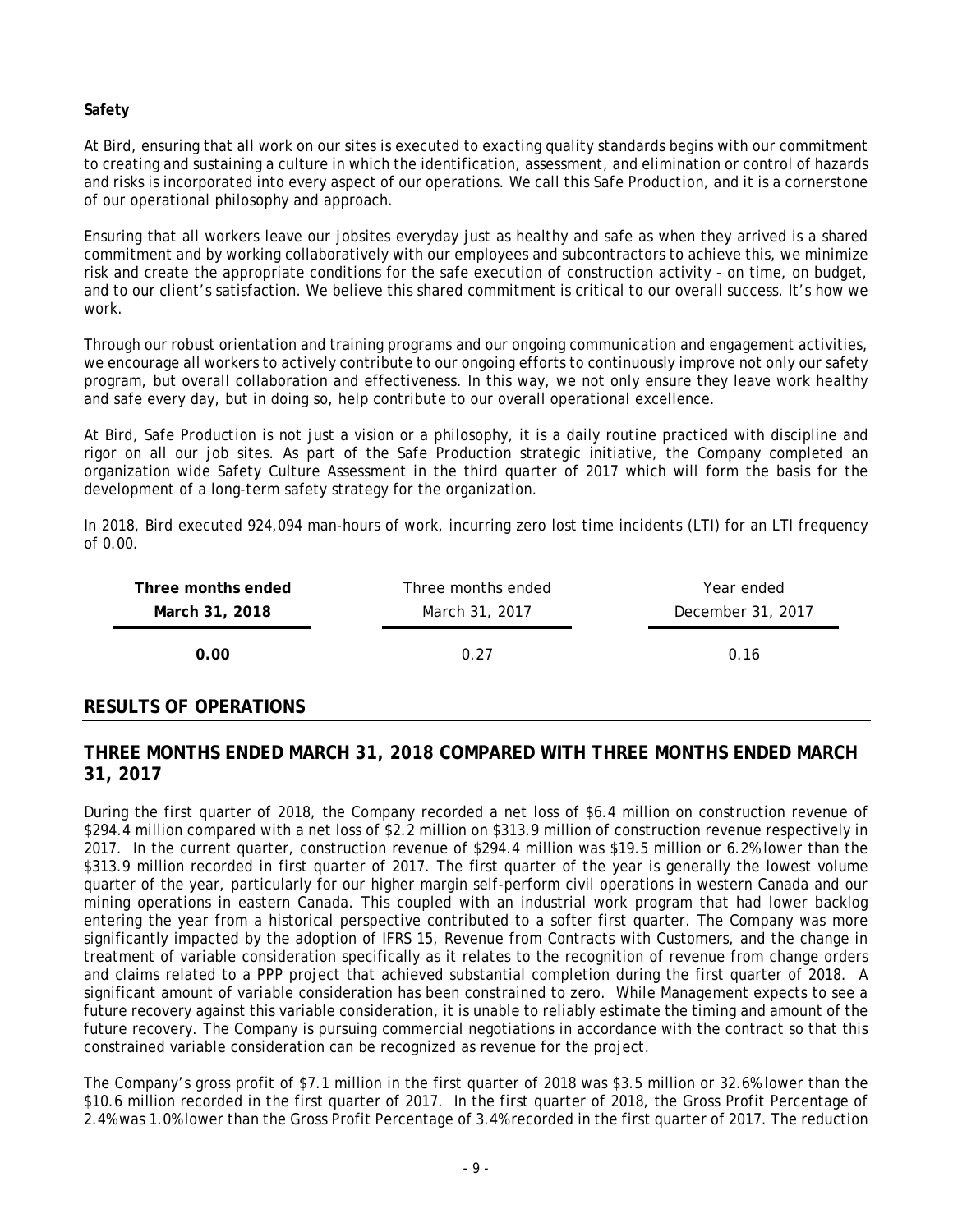in both gross profit and Gross Profit Percentage in 2018 reflects the impact of a PPP project that achieved substantial completion late in the first quarter of 2018. While the Company incurred additional escalation costs and financing costs from lenders in the first quarter of 2018, the Company was more significantly impacted by the adoption of IFRS 15, Revenue from Contracts with Customers, and the change in treatment of variable consideration specifically as described in the revenue variance discussion above. In addition, the decrease in the amount of gross profit in 2018 is also reflective of continued low volume of industrial project backlog carried into 2018.

Income from equity accounted investments in first quarter of 2018 was \$0.2 million and comparable with \$0.3 million in first quarter of 2017.

In the first quarter of 2018, general and administrative expenses of \$15.8 million (5.4% of revenue) was \$2.0 million higher than \$13.8 million (4.4% of revenue) in the first quarter of 2017. During the first quarter, the Company spent \$1.7 million in third-party pursuit costs which is \$1.1 million higher than the amount recorded in 2017 and compensation expense was \$1.3 million higher than the amount recorded a year ago. Compensation expense was higher primarily due to the loss recorded in the total return swap program resulting from the decline in the Company's share price in the first quarter of 2018. The increase was partially offset by a foreign exchange gain of \$0.6 million in the first quarter of 2018 compared to a foreign exchange loss of \$0.1 million in the same time period a year ago.

Finance income in the first quarter of 2018 of \$0.3 million is comparable to the \$0.3 million recorded in the first quarter of 2017.

Finance and other costs of \$0.7 million in the first quarter of 2018 was \$0.3 million higher than the \$0.4 million reported in the first quarter of 2017. The increase is due to higher interest costs associated with loans and borrowings.

In the first quarter of 2018, income tax recovery of \$2.4 million, was \$1.6 million higher than the \$0.8 million recovery recorded in the first quarter of 2017, consistent with a higher loss in 2018.

## **FUTURE OPERATING PERFORMANCE**

At March 31, 2018, the Company was carrying a Backlog of \$1,296.8 million, representing an increase from the \$1,186.0 million carried at the end of 2017. The increase in backlog in the first three months of 2018 relates to the securement of multiple contracts with clients across a broad range of market sectors, including a PPP project for a residuals treatment facility for the CRD in Victoria in which the Company has taken a minority equity interest in the concession. This represents Bird Capital's seventh PPP project in which it will invest equity. The current backlog is predominately characterized by institutional work, a result of securing a significant number of new awards in this sector. While backlog attributable to the industrial and heavy civil work programs increased through the course of 2017, it remains low from a historical perspective. The Company expects to see a steady increase in its industrial work program as the year progresses which the Company attributes to improving market conditions and its diversification efforts in new industrial market sectors.

The Company is optimistic in its outlook for the industrial and resource sectors for the remainder of 2018 and expects activity to progressively increase through the course of the year. Bidding activity in the mid-stream oil and gas market in western Canada and for mining opportunities in eastern Canada increased in 2017, a trend anticipated to continue in 2018. While the environment remains challenging and highly competitive, there are an increasing number of opportunities which should support an overall progressive increase in the level of activity in 2018. The Company will be negatively impacted in the second quarter of 2018 by a labour strike at one of the Company's mining clients that has put active projects on hold until the strike ends. The Company has implemented measures to manage its cost structure through the strike, which as of the date of this report, is ongoing.

There is more positive sentiment with respect to the LNG Canada proposed natural gas liquefaction and export terminal in Kitimat, BC. The Company does not foresee a significant financial contribution to revenue and earnings in 2018 from this development but is actively preparing in the event a positive Final Investment Decision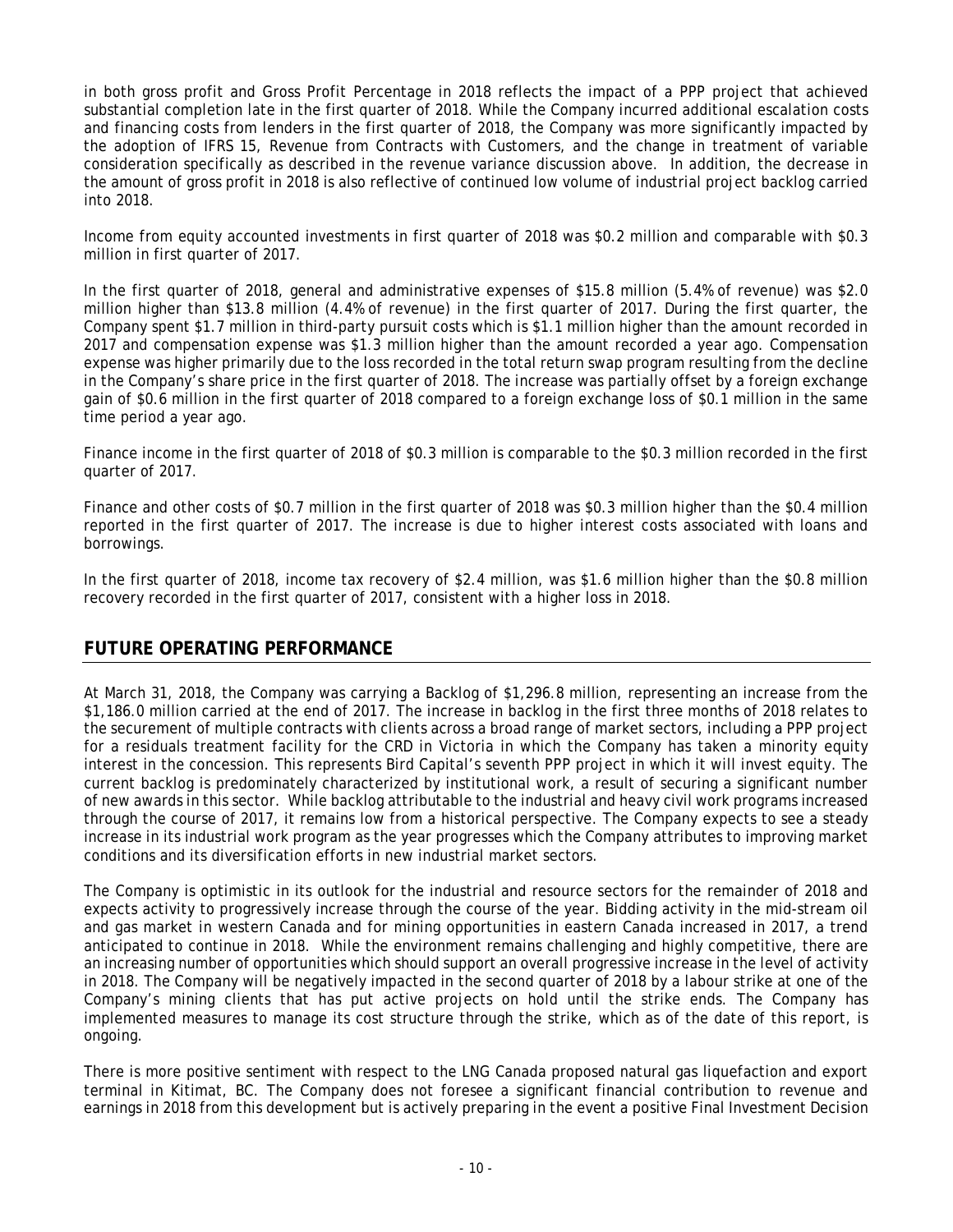("FID") is reached in the fourth quarter of 2018. The Company would benefit in 2019 and beyond from its 2016 award (not included in Backlog) of the Cedar Valley Lodge, the 4,500 person workforce accommodation centre.

With respect to the commercial and institutional market sector, there is a healthy pipeline of opportunities anticipated through 2018, characterized by numerous PPP projects. As of March 31, 2018, the Company has submitted one proposal for a PPP project for which no results have been disclosed and is actively responding to five requests for proposals in which the Company is shortlisted. On several of these pursuits, the procurement timeline and submission dates have been extended later in the year. In addition, the Company has been shortlisted on two PPP projects and is awaiting the issuance of the request for proposals, and is in the request for qualification stage for two additional PPP projects. In addition to the expected increase in volume of work from these opportunities, the Company anticipates that margin in the PPP market will also improve, but with the delay in procurement timelines, the impacts from the volume and margin may not be realized until 2019.

As previously noted, the first quarter of 2018 was negatively impacted by the adoption of IFRS 15, Revenue from Contracts with Customers, and the change in treatment of variable consideration specifically as it relates to the financial recovery of revenue from change orders and claims related to a PPP project that achieved substantial completion in the first quarter of 2018. While Management expects to see a future recovery against this constrained variable consideration, it is unable to reliably estimate the timing and amount.

Management expects earnings in the second quarter of 2018 to lag those achieved in the prior year. The reduction in earnings year-over-year in the second quarter is not the result of the adoption of the new revenue recognition standard, but is driven by several factors including the client initiated delay in the start-up of several projects recorded in Backlog, the delay in procurement timeline of several PPP projects and corresponding pursuit costs at historical highs, and the impact of the strike at one of our mining clients. The Company expects to see a steady increase in revenue and earnings attributable to its industrial work program in the second half of 2018 and expects overall earnings in the second half to exceed those as compared to the IFRS 15 adjusted figures in the same quarters for 2017. The Company believes it has adequate amounts of both working capital and equity and expects to be able to maintain its current monthly dividend per share until earnings are rebuilt to pre-2017 levels, which is expected to result from progress executing the Company's diversification strategy.

#### **Backlog**

During the first quarter of 2018, the Company secured \$405.2 million in new construction contracts (including change orders to existing contracts) and put in place \$294.4 million of work resulting in a Backlog at March 31, 2018 of \$1,296.8 million. The following table outlines the changes in the amount of the Company's Backlog throughout the current and prior fiscal years.

| Backlog<br>(in millions of Canadian dollars) |               |
|----------------------------------------------|---------------|
| December 31, 2016                            | \$<br>1,137.0 |
| Securement and change orders in 2017         | 1.467.6       |
| Realized in construction revenues in 2017    | (1, 418.6)    |
| December 31, 2017                            | \$<br>1,186.0 |
| Securement and change orders in 2018         | 405.2         |
| Realized in construction revenues in 2018    | (294.4)       |
|                                              | \$<br>1,296.8 |

# **ACCOUNTING POLICIES**

The Company's significant accounting policies are outlined in the notes to the audited December 31, 2017 and 2016 Consolidated Financial Statements. The consolidated financial statements were prepared using the same accounting policies as our 2017 consolidated financial statements except for new accounting standards adopted January 1, 2018.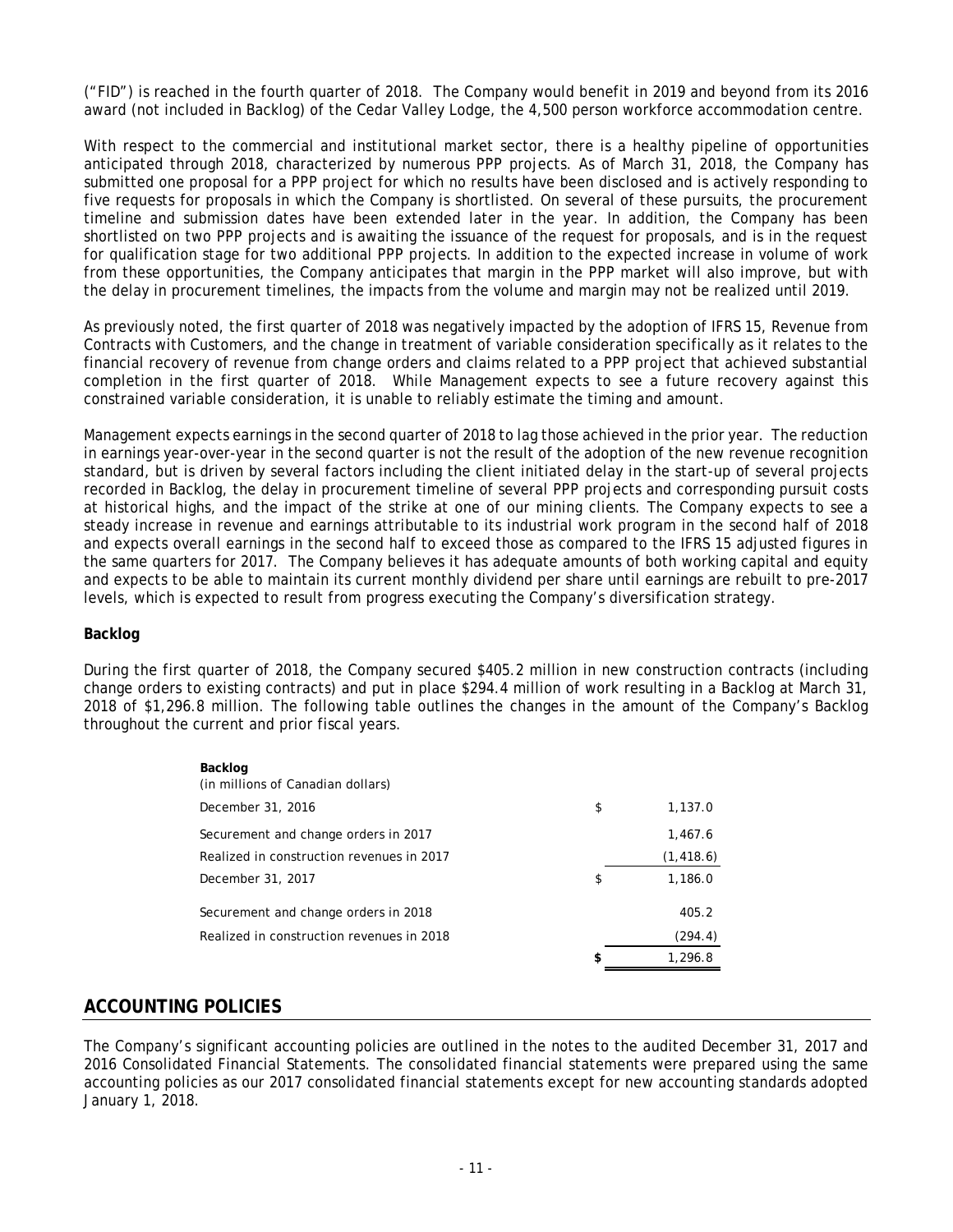## **New Accounting Standards Adopted**

Refer to the notes to the unaudited interim condensed consolidated financial statements at March 31, 2018 for a summary of the new accounting standards adopted.

#### **Future accounting changes**

#### **IFRS 16, Leases:**

On January 13, 2016, the IASB issued IFRS 16 Leases. The new standard is effective for annual periods beginning on or after January 1, 2019. This standard introduces a single lessee accounting model and requires a lessee to recognize assets and liabilities for all leases with a term of more than twelve months, unless the underlying assets are of low value. A lessee is required to recognize a right-of-use asset and a lease liability representing its obligation to make lease payments. The Company intends to adopt IFRS 16 in its financial statements for the annual period beginning on January 1, 2019. The impact of the standard has not yet been determined.

#### **IFRIC 23, Uncertainty over Income Tax Treatments:**

On June 7, 2017, the IASB issued IFRIC Interpretation 23 Uncertainty over Income Tax Treatments. The Interpretation provides guidance on the accounting for current and deferred tax liabilities and assets in circumstances in which there is uncertainty over income tax treatments. The Interpretation is applicable for annual periods beginning on or after January 1, 2019. Earlier application is permitted. The Company intends to adopt the Interpretation in its financial statements for the annual period beginning on January 1, 2019. The Company does not expect the Interpretation to have a material impact on the financial statements.

## **SUMMARY OF QUARTERLY RESULTS**

The table below summarizes the results for the eight most recent quarters. Although the Company experiences some seasonality in its business, variations in net income from quarter-to-quarter primarily reflect the differences in the profitability of the contracts administered in the respective quarters. Contracts typically extend over several quarters and often over several years. For purposes of quarterly financial reporting, the Company must estimate the cost required to complete each contract to assess the overall profitability of the contract and the amount of gross profit to recognize for the quarter. Such estimating includes contingencies to allow for certain known and unknown risks. The magnitude of the contingencies will depend on the nature and complexity of the work to be performed. As the contract progresses and remaining costs to be incurred and risk exposures become more certain, contingencies will typically decline or have been utilized, although certain risks will remain until the contract has been completed, and even beyond. In some cases, variations in earnings may occur where costs incurred to date may be recoverable from insurance policies or claims to customers at a future date but cannot be recorded in the current quarter. In the case of insurance claims, financial recovery is not recorded until certainty of the recovery is attained, in accordance with the Company's contingent asset accounting policy. Or in the case of claims to customers that are considered constrained variable consideration, revenue is not recorded until it is highly probable that there will not be a significant reversal of cumulative revenue to date, in accordance with the Company's revenue recognition accounting policy. As a result, earnings may fluctuate significantly from quarter-to-quarter, depending on whether large and/or complex contracts are completed or nearing completion during the quarter, or have been completed in a prior quarter, and may fluctuate based on timing of resolution of claims.

There are also several other factors that can affect the Company's revenues and profit from quarter-to-quarter. These include the timing of contract awards, the value of subcontractor billings and project scheduling. Management does not believe that any individual factor is responsible for changes in revenue from quarter-toquarter, except for seasonality in the first quarter of each year.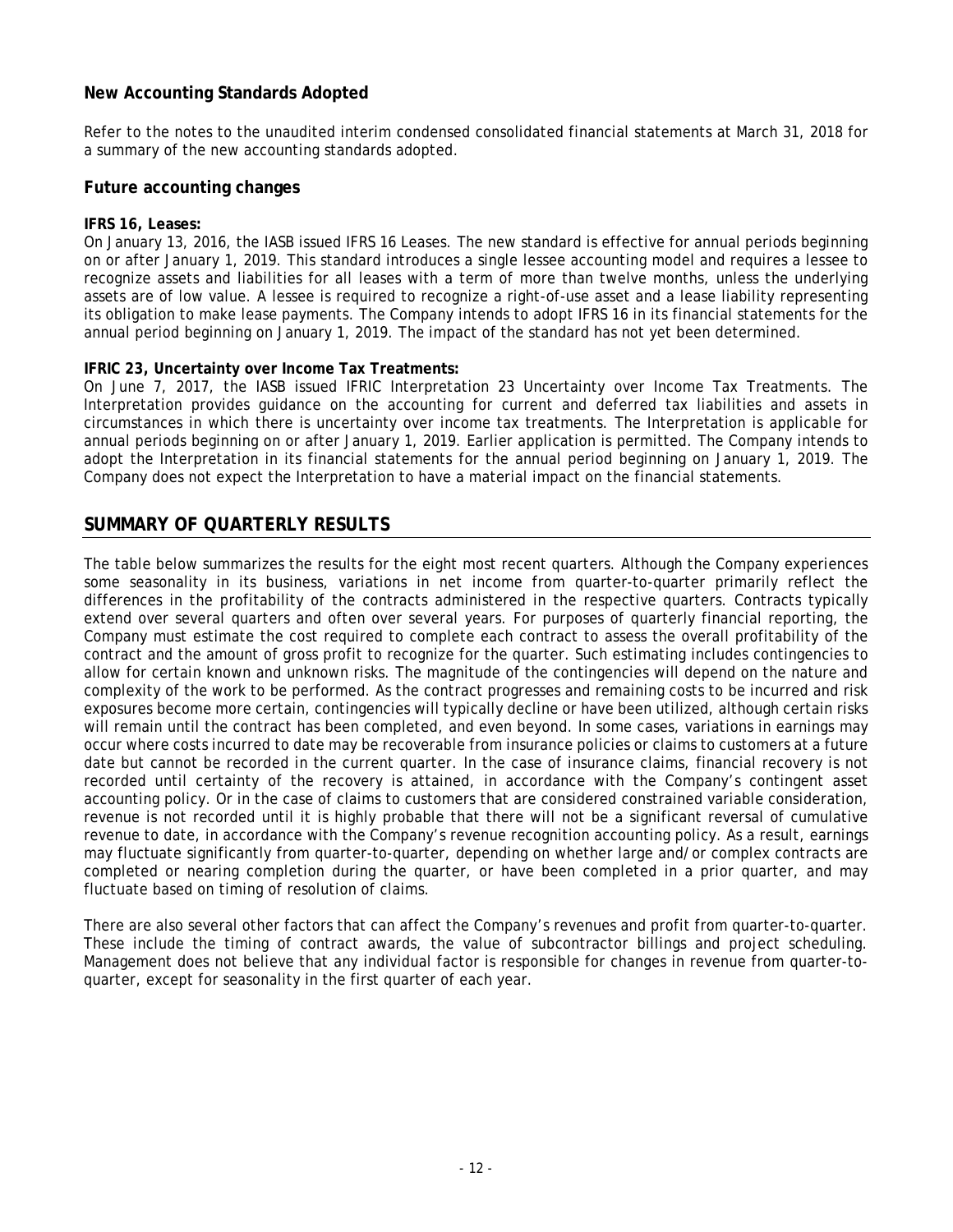| (in thousands of Canadian dollars, except per share amounts) |              |                |                | IFRS 15   |              |                |         |          |  |
|--------------------------------------------------------------|--------------|----------------|----------------|-----------|--------------|----------------|---------|----------|--|
|                                                              | $2016^{(1)}$ |                |                |           | $2017^{(2)}$ |                |         |          |  |
|                                                              | Q2           | Q <sub>3</sub> | Q <sub>4</sub> | <u>Q1</u> | <u>Q2</u>    | Q <sub>3</sub> | Q4      | Q1       |  |
| Revenue                                                      | 413,195      | 407.663        | 430,716        | 313,858   | 350,339      | 388,808        | 365,552 | 294,422  |  |
| Net income/(loss)                                            | 3.886        | 5.975          | 5.798          | (2, 216)  | 3,168        | 5,894          | 1.990   | (6, 408) |  |
| Earnings/(loss) per share                                    | 0.09         | 0.14           | 0.14           | (0.05)    | 0.07         | 0.14           | 0.05    | (0.15)   |  |

Notes:

 $(1)$  Results provided for 2016 have not been restated in accordance with IFRS 15.

<sup>(2)</sup> 2017 reported figures have been restated applying IFRS 15. See "Accounting Policies - New Accounting Standards Adopted".

# **FINANCIAL CONDITION, CAPITAL RESOURCES AND LIQUIDITY**

The following table presents a summary of the Company's financial condition for the periods indicated.

|                                    | March 31, 2018 | December 31, 2017 |            |  |
|------------------------------------|----------------|-------------------|------------|--|
| (in thousands of Canadian dollars) |                |                   | (restated) |  |
| <b>Financial Position Data</b>     |                |                   |            |  |
| Cash and cash equivalents          | \$<br>83,487   |                   | 133,055    |  |
| Non-cash working capital           | (16, 338)      |                   | (48, 977)  |  |
| Working capital                    | 67,149         |                   | 84,078     |  |
| Non-current loans and borrowings   | 15,802         |                   | 13,843     |  |
| Shareholders' equity               | 143,264        |                   | 153,816    |  |

The Company has adequate amounts of both working capital and equity and expects to be able to maintain its current dividend rate until earnings are rebuilt to pre-2017 levels, which is expected to result from progress executing the Company's diversification strategy. As a component of working capital, the Company maintains a balance of cash and cash equivalents. At March 31, 2018, this balance amounted to \$83.5 million. The non-cash net current asset/liability position was in a net liability position of \$16.3 million at March 31, 2018, compared to a net liability position of \$49.0 million at December 31, 2017 which accounted for a \$32.7 million of the \$49.6 million decrease in cash. In addition, the Company invested in capital additions, net of financing, of \$4.3 million, paid dividends of \$4.1 million, paid income taxes of \$2.3 million, and experienced a net loss of \$6.4 million, which all served to reduce cash and negatively impact working capital.

The non-cash net current asset/liability position fluctuates significantly in the normal course of business from period to period, primarily due to the timing of differences between the settlement of payables due to subcontractors and suppliers, billings and collection of receivables from clients, and the timing in the settlement of income taxes payable. The Company's cash balances absorb these fluctuations with no net impact to the Company's net working capital position or ability to access contract surety support. The Company believes it has sufficient working capital to support its current and expected contract security requirements.

### **Credit Facilities**

The Company has a number of credit facilities available to access in order to support the issuance of letters of credit, finance future capital expenditures and finance the day-to-day operations of the business.

### **Operating Lines of Credit**

### *a) Committed revolving line of credit:*

The Company has a committed revolving credit facility of up to \$70.0 million, with a Canadian chartered bank. The term of the facility was extended and now matures December 31, 2020. This facility may be used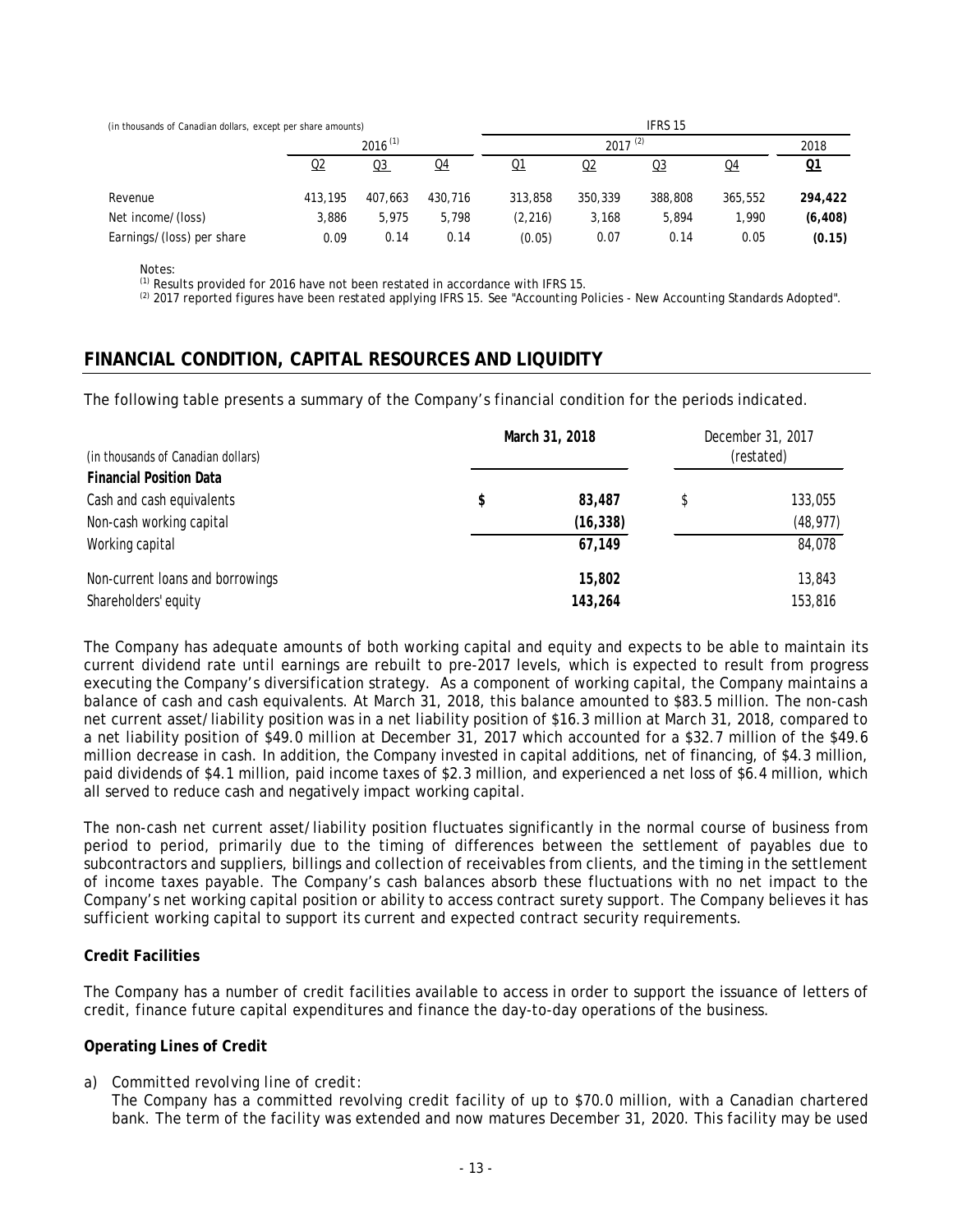in the normal course of business for general working capital purposes, to issue non-collateralized letters of credit, fund future capital expenditures and qualifying permitted acquisitions. At March 31, 2018, the Company has \$22.1 million in letters of credit outstanding on this facility (December 31, 2017 - \$26.4 million) and has drawn \$5.0 million on this facility (December 31, 2017 - \$5.0 million). The \$5.0 million draw is presented as loans and borrowings on the Company's statement of financial position as the facility matures in 2020.

*b) Committed revolving line of credit facility*:

A subsidiary of the Company has a \$25.0 million committed revolving credit facility, maturing on June 10, 2018. The facility may be used to finance normal course operations. Borrowings under this facility are secured by a first charge against the net assets of the subsidiary. As at March 31, 2018, the balance drawn on this facility is \$nil (December 31, 2017 - \$nil).

### **Letters of Credit Facilities**

The Company has available \$105.0 million of demand facilities used to primarily support the issuance of letters of credit. All letters of credit issued under these facilities are supported by the pledge of Company-owned financial instruments, including cash. At March 31, 2018, the Company has \$13.5 million in letters of credit outstanding on this facility (December 31, 2017 - \$25.0 million).

The Company has available a facility with Export Development Canada (EDC) to support the issuance of contract performance security letters of credit issued by financial institutions on behalf of the Company. The Company can only use this facility when letters of credit have been issued as contract security for projects that meet the EDC mandate to provide financial support for Canadian exports abroad.

Letters of credit are typically issued to support the Company's performance obligations relating to PPP and other major construction projects. The following table outlines the amount of the credit facilities, the amount of issued letters of credit and the amount of collateral pledged in support of the outstanding letters of credit.

| (in thousands of Canadian dollars)              |    | March 31, 2018 |    | March 31, 2017 |    | December 31, 2017 |  |
|-------------------------------------------------|----|----------------|----|----------------|----|-------------------|--|
| Committed revolving line of credit              |    | 70,000         | \$ | 55,000         | \$ | 70,000            |  |
| Letters of credit facilities                    |    | 105,000        | \$ | 122.000        | \$ | 105,000           |  |
| Letters of credit issued                        |    | 35,620         | \$ | 33,586         | \$ | 51,506            |  |
| Collateral pledged to support letters of credit | \$ | 8.617          | \$ | 26,204         | \$ | 20,253            |  |
| Guarantees provided by EDC                      |    | 4,891          | \$ | 4.891          | \$ | 4,891             |  |

The decrease in the amount of outstanding letters of credit at the end of March 31, 2018 compared to the end of 2017 is primarily the result of the cancellation of letters of credit that were issued in respect to the Calgary Composting Facility project and reductions in the collateralized letters of credit issued related to the East Rail Maintenance Facility.

### **Equipment Financing**

The Company and its subsidiaries have committed term credit facilities of up to \$35.0 million to be used to finance equipment purchases. Borrowings under the facility are secured with a first charge on the equipment being financed. As of March 31, 2018, the facility has \$5.4 million outstanding on this facility (December 31, 2017 - \$5.8 million) and is classified as finance leases. Interest on the facility can be charged at a fixed rate based on the Bank of Canada bond rate plus a spread. Interest is paid monthly in arrears.

In addition, subsidiaries of the Company have equipment acquisition lines of credit for \$42.5 million (December 31, 2017 - \$42.5 million) with the financing arms of several major heavy equipment suppliers to finance the purchase of equipment. Draws under this facility are typically recognized as operating leases for accounting purposes. At March 31, 2018, the Company has used \$6.1 million under the facilities (\$6.0 million at December 31, 2017). The Company's total lease commitments are outlined under Contractual Obligations.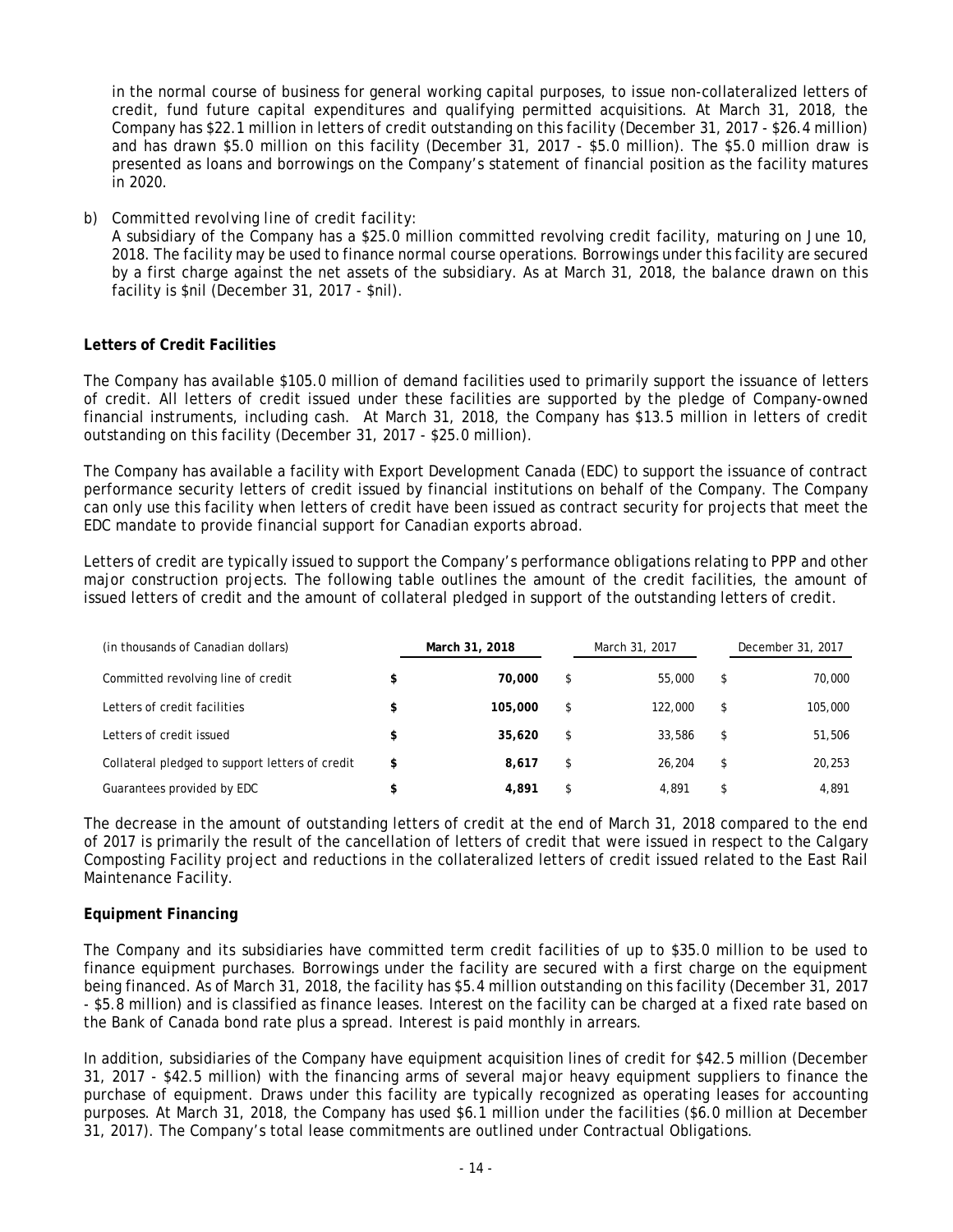At March 31, 2018, the Company was in compliance with all debt covenants relating to its operating and equipment lines of credit.

#### **Loans and Borrowings**

In 2018, the Company entered into a new fixed-rate term loan for \$1.8 million and entered into finance leases for \$2.0 million to finance equipment purchases. The Company made \$1.5 million in principal repayments (including finance lease repayments).

The following table provides details of outstanding debt as at March 31, 2018, and principal repayments due over the next five years, excluding the amortization of debt financing costs, finance lease liabilities and nonrecourse project financing.

| (in thousands of Canadian dollars) |        |                             |        |          |           |        |
|------------------------------------|--------|-----------------------------|--------|----------|-----------|--------|
|                                    | Amount | Year 1                      | Year 2 | Year 3   | Year 4    | Year 5 |
|                                    |        |                             |        |          |           |        |
| Loans and borrowings               |        | $$11,184$ $$2,387$ $$1,485$ |        | \$ 6.136 | 819<br>\$ | - 357  |

**Three months ended March 31,**

#### **Cash Flow Data**

The following table provides an overview of cash flows during the periods indicated:

| (in thousands of Canadian dollars)                                              | 2018 |           | 2017<br>(restated) |            |  |  |  |
|---------------------------------------------------------------------------------|------|-----------|--------------------|------------|--|--|--|
| Cash Flow Data                                                                  |      |           |                    |            |  |  |  |
| Cash flows from (used in) operations before changes in non-cash working capital | \$   | (4, 452)  | \$                 | 896        |  |  |  |
| Changes in contract assets - alternative finance projects                       |      | (7, 785)  |                    | (13, 130)  |  |  |  |
| Changes in non-cash working capital and other                                   |      | (31,066)  |                    | (86, 963)  |  |  |  |
| Cash flows used in operating activities                                         |      | (43, 303) |                    | (99, 197)  |  |  |  |
| Investments in equity accounted entities                                        |      |           |                    | (313)      |  |  |  |
| Capital distributions from equity accounted entities                            |      |           |                    |            |  |  |  |
| Additions to property, equipment and intangible assets                          |      | (6, 455)  |                    | (1, 702)   |  |  |  |
| Proceeds on sale of property and equipment                                      |      | 647       |                    | 629        |  |  |  |
| Other long-term assets                                                          |      | (1, 325)  |                    | 441        |  |  |  |
| Cash flows used in investing activities                                         |      | (7, 021)  |                    | (945)      |  |  |  |
| Dividends paid on shares                                                        |      | (4, 145)  |                    | (5, 454)   |  |  |  |
| Proceeds from non-recourse project financing                                    |      | 4,162     |                    | 5,245      |  |  |  |
| Proceeds from loans and borrowings                                              |      | 1,754     |                    |            |  |  |  |
| Repayment of loans and borrowings                                               |      | (1, 516)  |                    | (859)      |  |  |  |
| Cash flows from (used in) financing activities                                  |      | 255       |                    | (1,068)    |  |  |  |
| Increase (decrease) in cash and cash equivalents                                |      | (50,069)  | \$                 | (101, 210) |  |  |  |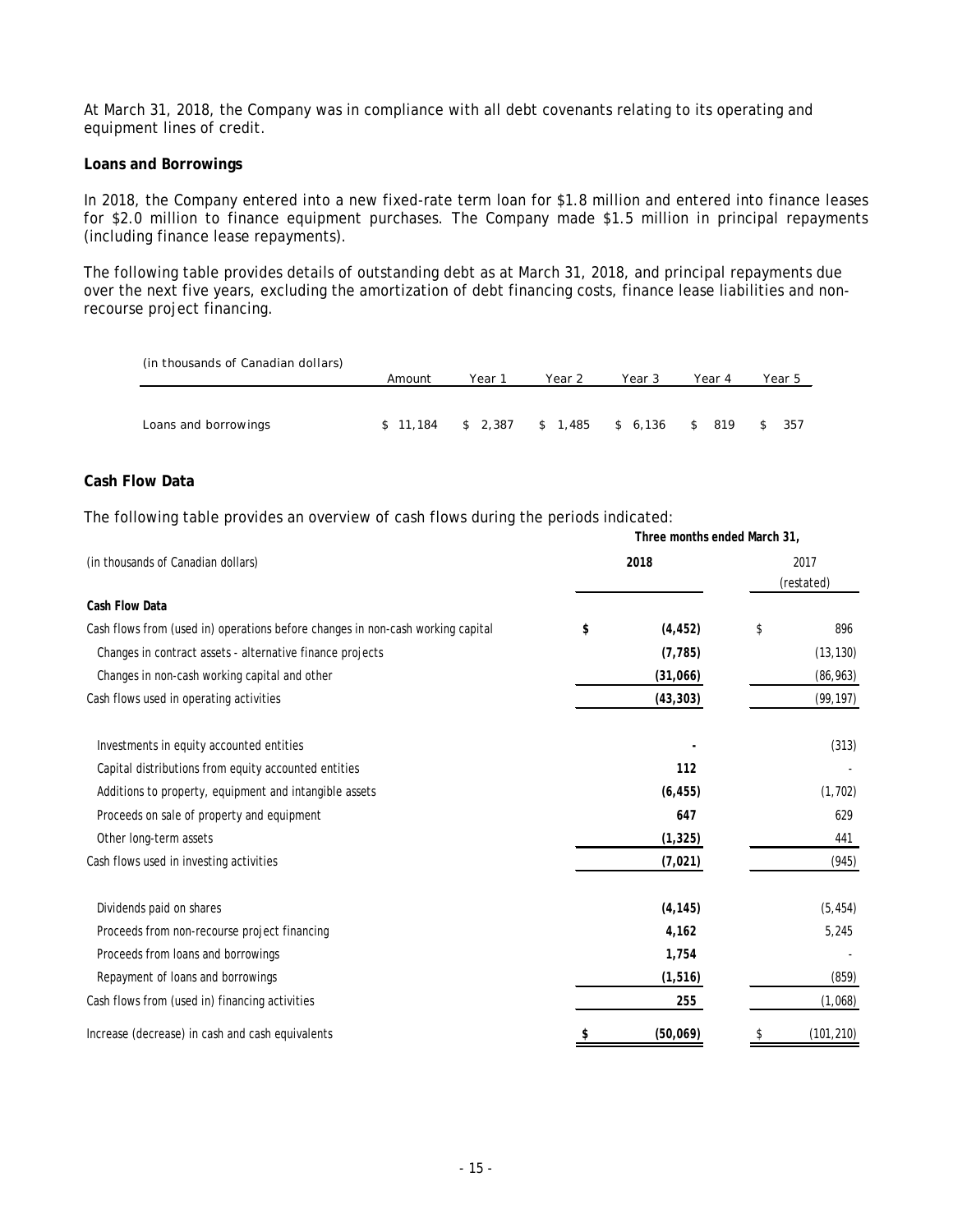### **Operating Activities**

During the first quarter of 2018, cash flows from operating activities used cash of \$43.3 million compared with cash used of \$99.2 million in the first quarter of 2017. In the first quarter of 2018, cash flows from operations used \$4.5 million of cash from operating activities before changes in non-cash working capital and used \$31.1 million of cash derived from changes in non-cash working capital relating to operating activities, excluding changes in contract assets – alternative finance projects. In 2017, the comparative amounts were \$0.9 million of cash generated from operations before changes in non-cash working capital and \$87.0 million cash used from changes in non-cash working capital relating to operating activities. The year-over-year decrease in cash flows from operations before changes in non-cash working capital in 2017 is primarily the result of the \$6.4 million net loss in 2018 compared to \$2.2 million net loss in 2017 and the change in income tax recovery year-over-year. In 2018, changes in the amount of non-cash working capital and other used cash in total of \$31.1 million compared to a use of cash of \$87.0 million in 2017. The primary drivers of the change are the decrease in payments of accounts payable in 2018, since first quarter of 2017 saw the payments to subcontractors of a large amount of holdback collected in fourth quarter of 2016. In 2018, changes in contract assets – alternative finance projects related only to the Moncton Downtown Centre. In 2017, changes in contract assets – alternative finance projects related to Casey House and the Moncton Downtown Centre. The remaining use of cash is related to the Moncton Downtown Centre. Proceeds and repayments of the non-recourse debt relating to alternative finance projects are included in financing activities.

### **Investing Activities**

During the first quarter of 2018, the Company used \$7.0 million of cash in investing activities compared to the \$0.9 million use of cash in the first quarter of 2017. The amount of cash used to purchase property, equipment and intangible assets in 2018 of \$6.5 million is an increase of \$4.8 million compared to the \$1.7 million used in the first quarter of 2017, and reflects contract driven equipment requirements from improving work programs of self-perform activities. During the first quarter of 2018, the Company generated \$0.1 million in cash from capital distributions from equity accounted investments compared to a use of cash of \$0.3 million in the first quarter of 2017.

### **Financing Activities**

During the first quarter of 2018, the Company generated \$0.3 million of cash from financing activities compared with a use of cash of \$1.1 million in first quarter of 2017. The decrease in the amount of cash used in financing activities in the first quarter of 2018 is primarily a result of the \$1.3 million reduction in the amounts paid for dividends.

# **DIVIDENDS**

The Company declared monthly eligible dividends on common shares payable on or about the 20<sup>th</sup> of the month following the month in which the dividend was declared. The following table outlines the dividend history:

| January 1, 2017 to March 31, 2017    | \$0.0975 |
|--------------------------------------|----------|
| April 1, 2017 to June 30, 2017       | \$0.0975 |
|                                      |          |
| July 1, 2017 to September 30, 2017   | \$0.0975 |
| October 1, 2017 to December 31, 2017 | \$0.0975 |
| January 1, 2018 to March 31, 2018    | \$0.0975 |
|                                      |          |

# **CAPABILITY TO DELIVER RESULTS**

Productive capacity relates to the financial and non-financial resources available to the Company to execute its strategy and achieve planned results. From a financial perspective, the Company believes it has sufficient working capital and access to operating lines of credit to execute its current operational and growth objectives. The belief is fully explained in sections of this MD&A dealing with financial condition and liquidity.

In addition to financial capacity, the success of the Company is very much dependent upon the management and leadership skills of senior management. On an annual basis, high-performing candidates are identified for training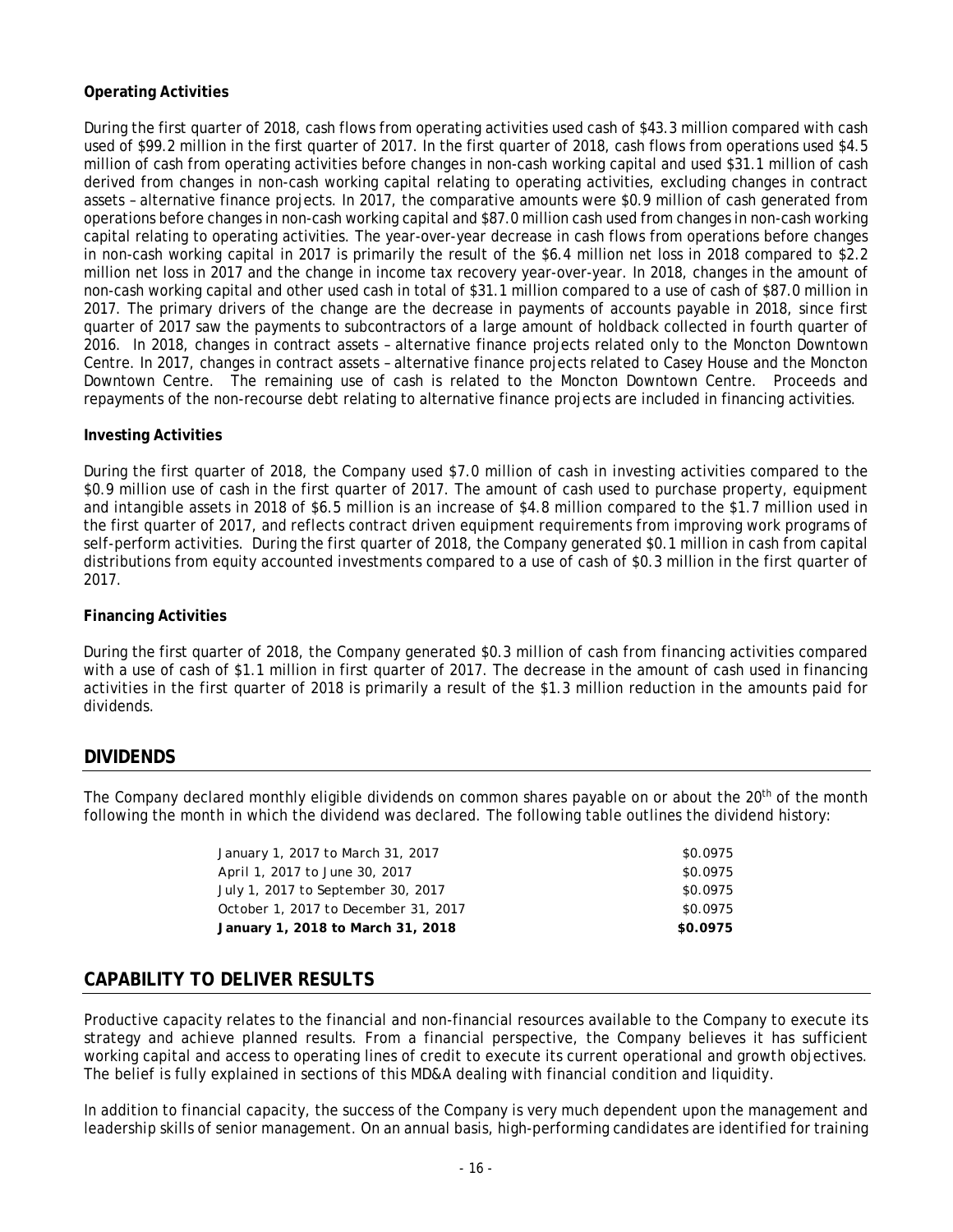and progression into more senior critical positions within the Company. The Company's performance management system emphasizes the development of leadership skills. In addition, the Company sponsors internal and external training programs, including the Bird Leadership Academy program and the Bird Site Management program, to provide a forum for high-potential candidates to develop their leadership skills.

# **CONTRACTUAL OBLIGATIONS**

At March 31, 2018, the Company has future contractual obligations of \$475.5 million. Obligations for accounts payable, finance and operating annual lease payments and for principal repayments, including interest, under long-term debt over the next five years are:

|                                    |                          |                          |                          | Non-      |                          |                          |         |  |  |
|------------------------------------|--------------------------|--------------------------|--------------------------|-----------|--------------------------|--------------------------|---------|--|--|
|                                    |                          |                          |                          |           | recourse                 |                          |         |  |  |
|                                    | Accounts                 | Long-Term                | Finance                  | Operating | Project                  | Deferred                 |         |  |  |
| (in thousands of Canadian dollars) | Payable                  | Debt                     | Leases                   | Leases    | Financing                | payment                  | Total   |  |  |
|                                    |                          |                          |                          |           |                          |                          |         |  |  |
| 2018                               | \$<br>344,399            | 2,156                    | 2,180                    | 4,030     | 68,494                   | 30                       | 421,289 |  |  |
| 2019                               | 2.649                    | 1,654                    | 2,915                    | 4,695     | $\overline{\phantom{0}}$ | 726                      | 12,639  |  |  |
| 2020                               | 2,932                    | 6,287                    | 2,925                    | 4,445     |                          | $\overline{\phantom{a}}$ | 16,589  |  |  |
| 2021                               | 155                      | 694                      | 2,021                    | 3,756     | $\overline{\phantom{a}}$ |                          | 6,626   |  |  |
| 2022                               | $\overline{\phantom{a}}$ | 863                      | 107                      | 3,428     | ۰                        |                          | 4,398   |  |  |
| Thereafter                         | $\overline{\phantom{a}}$ | $\overline{\phantom{a}}$ | $\overline{\phantom{a}}$ | 14,003    | ٠                        |                          | 14,003  |  |  |
|                                    | \$<br>350,135            | 11,654                   | 10,148                   | 34,357    | 68,494                   | 756                      | 475,544 |  |  |

# **OFF BALANCE SHEET ARRANGEMENTS**

The Company has operating lease obligations described under Contractual Obligations noted above and surety lien bonds issued on behalf of the Company valued at \$30.3 million at March 31, 2018.

Further details of commitments and contingent liabilities are included in Note 23 of the March 31, 2018 unaudited interim condensed consolidated financial statements.

# **CRITICAL ACCOUNTING ESTIMATES**

The preparation of financial statements requires management to make judgements, estimates and assumptions that affect the application of accounting policies and the reported amounts of revenues, expenses, assets, liabilities and the disclosure of contingent assets and liabilities at the reporting date. Uncertainty about these assumptions and estimates could result in a material adjustment to the carrying amount of an asset or liability and/or the reported amount of revenue and expense in future periods. Estimates and underlying assumptions are reviewed on an ongoing basis. Revisions to accounting estimates are recognized in the period in which the estimates are revised and any future periods affected.

Construction revenue, construction costs, deferred revenue and costs and estimated earnings in excess of billings are all based on estimates and judgements used in determining an estimate of contract revenue and contract costs and to determine the stage of completion for a particular construction project, depending on the nature of the construction project, as more fully described in the Revenue Recognition Policy included in the notes to the Company's annual financial statements. To determine the estimated costs to complete construction projects, assumptions and estimates are required to evaluate issues related to schedule, material and labour costs, labour productivity, changes in contract scope and subcontractor costs. Due to the nature of construction, estimates can change significantly from one accounting period to the next.

The value of many construction contracts increases over the duration of the construction period. Change orders may be issued by our clients to modify the original contract scope of work or conditions. In addition, there may be disputes or claims regarding additional amounts owing as a result of changes in contract scope, delays, additional work or changed conditions. Construction work related to a change order or claim may proceed and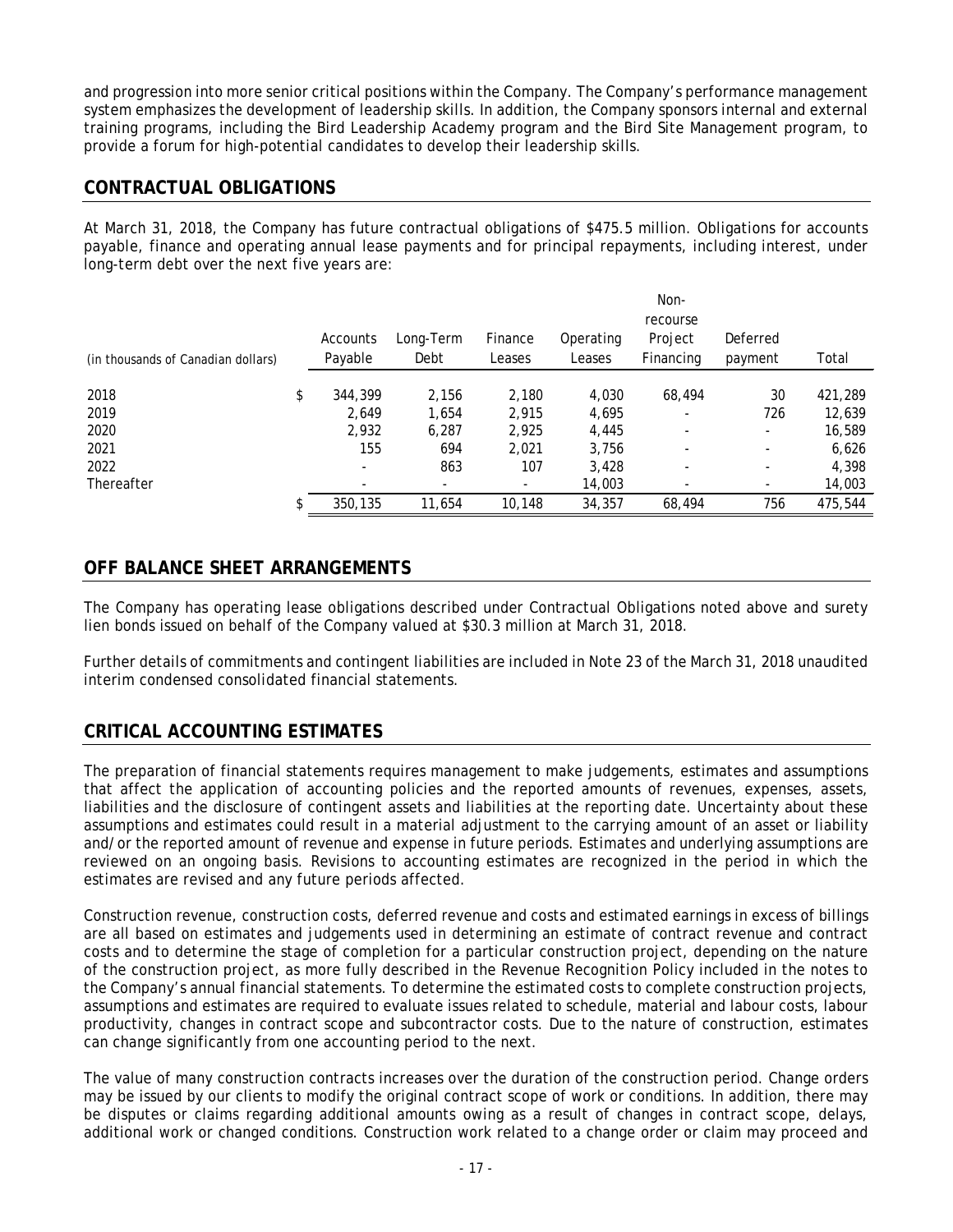costs may be incurred in advance of final determination of the value of the change order. As many change orders and claims may not be settled until the end of the construction project, significant increases or decreases in revenue and income may arise during any particular accounting period.

Provisions involve the use of estimates, as determined by management. Estimates and assumptions are required to determine when to record and measure a provision in the financial statements for legal and warranty claims. The outcomes can differ significantly from the estimates used in preparing the financial statements resulting in required adjustments to expenses and liabilities.

Impairment testing is performed annually or earlier, if a triggering event occurs, for indefinite-lived intangible assets and goodwill resulting from business combinations, by comparing the recoverable amount of the cash generating unit ("CGU"), or groups of CGUs to its carrying amount. The recoverable amount of the CGU is determined based on a value in use calculation. There is significant amount of uncertainty with respect to the estimates of recoverable amounts of the CGUs' assets given the necessity of making key economic projections which employ the following key assumptions: future cash flows, growth opportunities, including economic risk assumptions, estimates of achieving key operating metrics and the discount rate.

# **OUTSTANDING COMMON SHARE DATA AND STOCK EXCHANGE LISTING**

The Company is authorized to issue an unlimited number of common shares. The Company had a total of 42,516,853 common shares outstanding at March 31, 2018 and December 31, 2017.

At March 31, 2018, 525,000 stock options are outstanding with a weighted average exercise price of \$13.58 per common share. With the approval of the Equity Incentive Plan (EIP) in May 2017, the Board of Directors has resolved to suspend the stock option plan. All outstanding options will continue to vest in accordance with the term of the option and the vesting periods.

The common shares are listed on the Toronto Stock Exchange ("TSX") under the trading symbol BDT.

# **CONTROLS AND PROCEDURES**

### **Disclosure Controls and Procedures**

Based on their evaluations as of March 31, 2018, the President and Chief Executive Officer ("CEO") and the Chief Financial Officer ("CFO") have concluded that the Company's disclosure controls and procedures are effective in providing reasonable assurance that information relating to the Company which is required to be disclosed in reports filed under provincial and territorial securities legislation is accumulated, summarized and communicated to the Company's senior management, including the CEO and the CFO of the Company, as appropriate, to allow timely decisions regarding required disclosure.

### **Internal Control over Financial Reporting**

The Company's management is responsible for designing and maintaining adequate internal control over financial reporting for the Company. All internal control systems, no matter how well designed, have inherent limitations; therefore, even those systems determined to be effective can provide only reasonable assurance with respect to financial statement preparation and presentation.

As of March 31, 2018, under the supervision of and with the participation of management, including the CEO and CFO, internal controls over financial reporting have been designed to provide reasonable assurance regarding the reliability of financial reporting and the preparation of the consolidated financial statements for external purposes in accordance with IFRS.

There have been no material changes in the Company's internal control over financial reporting during the quarter ended March 31, 2018 that materially affected, or are reasonably likely to materially affect, the Company's internal control over financial reporting.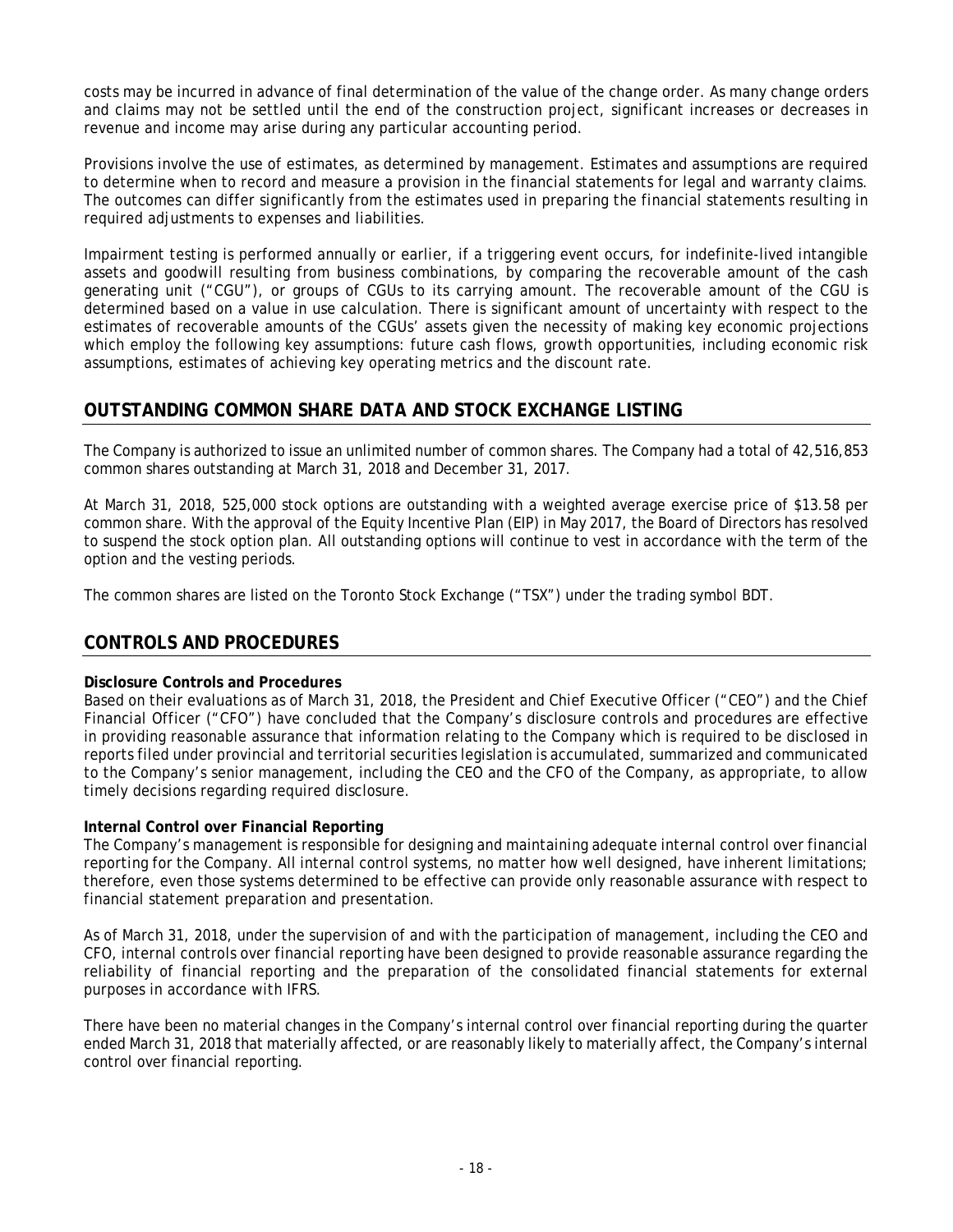## **RISKS RELATING TO THE BUSINESS**

The following discussion addresses the more significant risk factors relating to the business. For a detailed discussion of all risk factors relating to the business, refer to the Company's most recently filed Annual Information Form dated March 8, 2018, which is available through the System for Electronic Document Analysis and Retrieval (SEDAR) at www.sedar.com.

#### **Economy and Cyclicality**

Activity within the construction industry is generally tied to the state of the economy. Thus, in periods of strong economic growth, capital spending will generally increase and there will be more and better quality opportunities available within the construction industry. Investment decisions by our clients are based on long-term views of the economic viability of their current and future projects, sometimes based upon the clients' view of the longterm prices of commodities which are influenced by many factors. If our clients' outlook for their current and future projects is not favourable, this may lead them to delay, reduce or cancel capital project spending and may make them more sensitive to construction costs. A prolonged downturn in the economy could impact Bird's ability to generate new business or maintain a Backlog of contracts with acceptable margins to sustain Bird through such downturns.

As noted above, Bird attempts to insulate itself in various ways from the effects of negative economic conditions; however, there is no assurance that these methods will be effective in insulating Bird from a downturn in the economy. Furthermore, as a result of increased demand in certain regions or industry sectors, the Company has, in the past, earned above-average margins on particular projects. There is also no assurance that above-average margins that may have been generated on historical contracts can be generated in the future.

#### **Competitive Factors**

Bird competes with many international, national, regional and local construction firms. Competitors often enjoy advantages in a particular market that Bird does not have or they may have more experience or a better relationship with a particular client. On any given contract bid or negotiation, Bird will attempt to assess the level of competitive pressure it may face and it will attempt to neutralize or overcome any perceived advantage that its competitors have. Depending on this assessment, Bird will decide whether or not to pursue a contract. In addition, this assessment bears directly on decisions that Bird will make, including what level of profit can be incorporated into its contract price and what personnel should be assigned to the contract. The accuracy of this assessment and the ability of Bird to respond to competitive factors affect Bird's success in securing new contracts and its profitability on contracts that it does secure.

#### **Ability to Secure Work**

Bird generally secures new contracts either through a competitive bid process or through negotiation. Awards in both the public and private sectors are generally based upon price, but are also influenced and sometimes formally based on other factors, such as the level of services offered, safety record, construction schedule, design (if applicable), project personnel, the consortium, joint venture and subcontractor team, prior experience with the prospective client and/or the type of project, and financial strength including the ability to provide bonds and other contract security.

In order to be afforded an opportunity to bid for large projects and in the PPP market, a strong balance sheet measured in terms of an adequate level of working capital and equity is typically required. Bird operates in markets that are highly competitive and there is constant pressure to find and maintain a competitive advantage. In the current economic climate, competition is intense. This presents significant challenges for the Company. If those competitive challenges are not met, Bird's client base could be eroded or it could experience an overall reduction in profits.

A decline in demand for Bird's services from the private sector could have an adverse impact on the Company if that business could not be replaced within the public sector. A portion of Bird's construction activity relates to government-funded institutional projects. Any reduction in demand for Bird's services by the public sector, whether as a result of funding constraints, changing political priorities or delays in projects caused by elections or other factors, could have an adverse impact on the Company if that business could not be replaced within the private sector.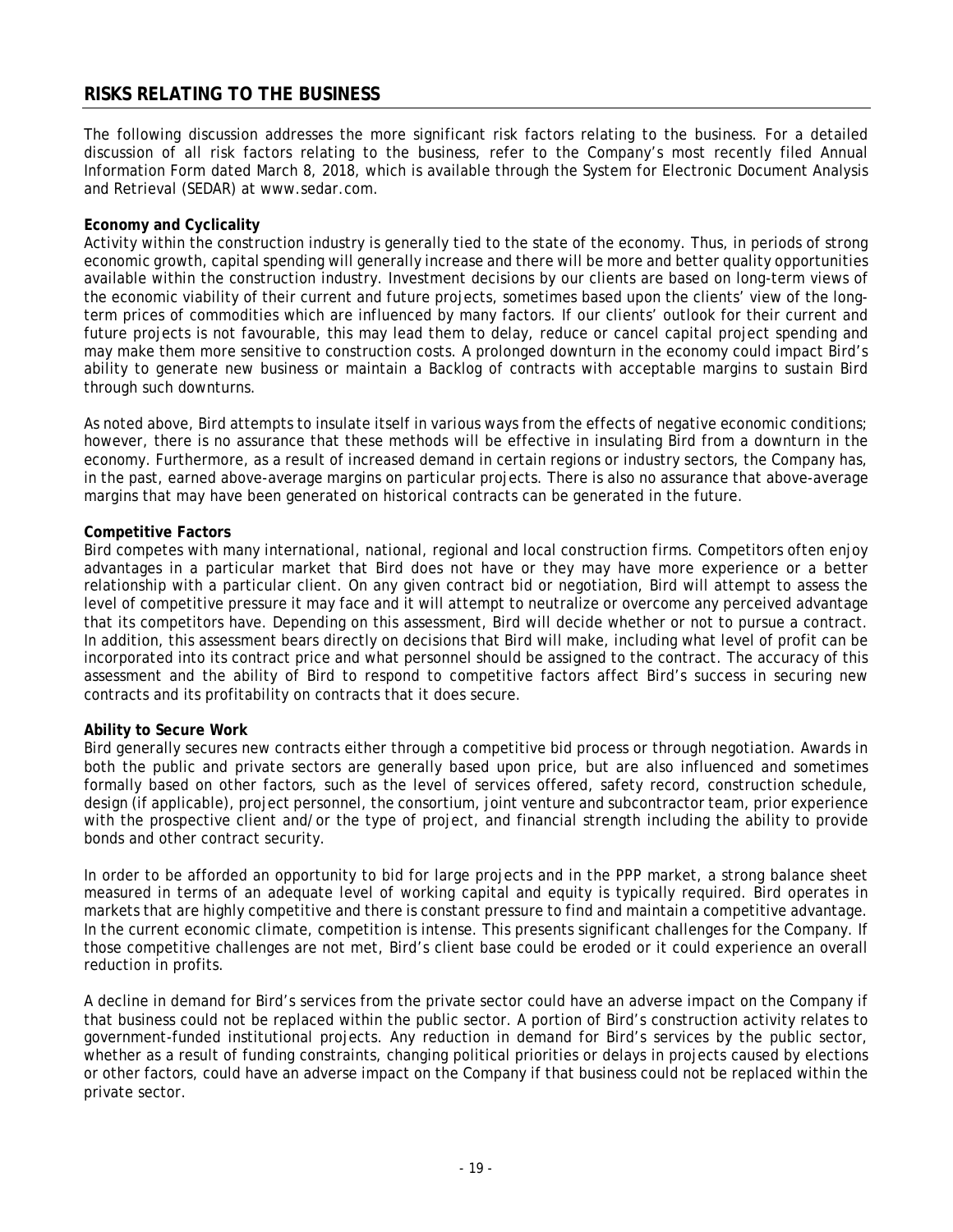Government-funded projects also typically have long and sometimes unpredictable lead times associated with government review and approval. The time delays associated with this process can constitute a risk to general contractors pursuing these projects. Certain government-funded projects, particularly PPP projects, may also require significant bid costs which can only be recovered if Bird is the successful bidder. Several governments in Canada have procured a significant value of projects under a PPP contract format, which is an attractive market for the Company. A reduction in the popularity of this procurement method or difficulties in obtaining financing for these projects would have negative consequences for Bird.

#### **Estimating Costs and Schedules/Assessing Contract Risks**

The price for most contracts performed by Bird is based, in part, on cost and schedule estimates that are subject to a number of assumptions. Erroneous assumptions can result in an incorrect assessment of risks associated with a contract or estimates of project costs and schedules that are in error, potentially resulting in lower than anticipated profit or significant. All significant cost and schedule estimates are reviewed by senior management prior to tender submission in an attempt to mitigate these risks.

#### **Performance of Subcontractors**

Successful completion of a contract by Bird depends, in large part, on the satisfactory performance of its subcontractors who are engaged to complete the various components of the work. Subcontractor defaults tend to increase during depressed market conditions. If subcontractors fail to satisfactorily perform their portion of the work, Bird may be required to engage alternate subcontractors to complete the work and may incur additional costs. This can result in reduced profits or, in some cases, significant losses on the contract and possible damage to Bird's reputation.

In addition, the ability of Bird to bid for and successfully complete projects is, in part, dependent on the availability of qualified subcontractors and trades people. Depending on the value of a subcontractor's work, Bird may require some form of performance security and achieves this through the use of surety bonds, subcontractor default insurance or other forms of security from the subcontractor to mitigate Bird's exposure to the risks associated with the subcontractor's performance and completion. A significant shortage of qualified subcontractors and trades people or the bankruptcy of a subcontractor could have a material impact on Bird's financial condition and results of operations.

#### **Design**

While many contracts entered into by Bird are for construction or construction services only, certain contracts are undertaken on a design-build basis, under which Bird is responsible for both design and construction of the project, which adds design risk assumed by Bird. While Bird subcontracts all of the design scope in such designbuild contracts to reputable designers, there is generally not a full transfer of design-related risks. These risks include design development and potential resulting scope creep, delays in the design process that may adversely affect the overall project schedule, and design errors and omissions.

To manage these risks, Bird manages and oversees the design process, coordinates the design deliverables with the construction process and, for significant design-build projects, purchases errors and omissions insurance.

### **Maintaining Safe Work Sites**

Despite Bird's efforts to minimize the risk of safety incidents, they can occur from time to time and, if and when they do, the impact on Bird can be significant. Bird's success as a general contractor is highly dependent on its ability to keep its construction work sites and offices safe and any failure to do so can have serious impact on the personal safety of its employees and others. In addition, it can expose Bird to contract termination, fines, regulatory sanctions or even criminal prosecution.

Bird's safety record and worksite safety practices also have a direct bearing on its ability to secure work, particularly in the industrial sector. Certain clients will not engage particular contractors to perform work if their safety practices do not conform to predetermined standards or if the general contractor has an unacceptably high incidence of safety infractions or incidents.

Bird adheres to very rigorous safety policies and procedures which are continually reinforced on its work sites and offices. Management is not aware of any pending health and safety legislation or prior incidents which would be likely to have a material impact on any of Bird's operations, capital expenditure requirements, or competitive position. Nevertheless, there can be no guarantee with respect to the impact of future legislation or incidents.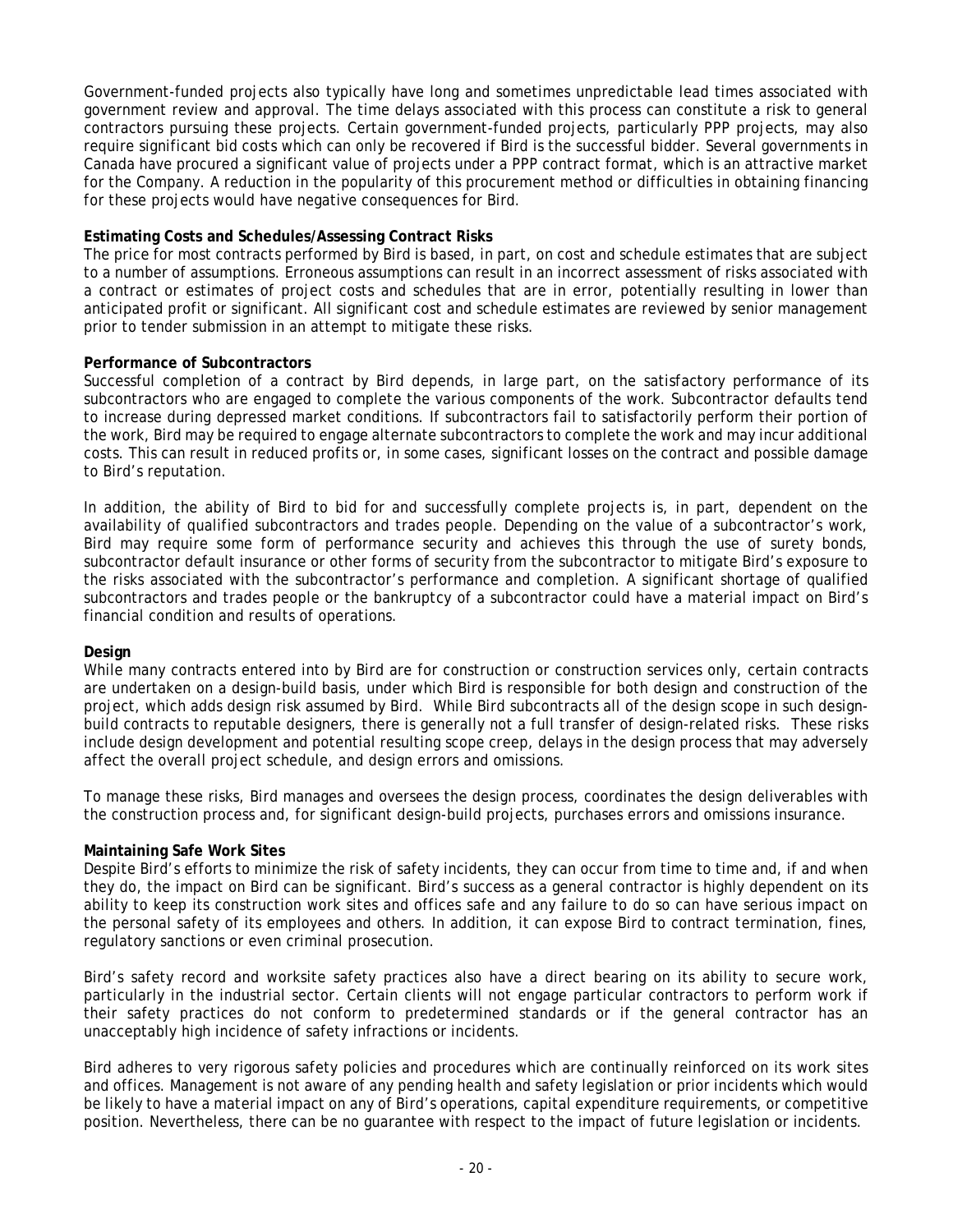### **Ability to Hire and Retain Qualified and Capable Personnel**

The success of Bird is highly influenced by the efforts of key members of management, including its executive officers and district managers. The loss of the services of any of Bird's key management personnel could negatively impact Bird. The future success of Bird also depends heavily on its ability to attract, retain and develop high-performing personnel in all areas of its operations.

Most firms throughout the construction industry face this challenge and, accordingly, competition for professional staff is intense. If Bird ceases to be seen by current and prospective employees as an attractive place to work, it could experience difficulty in hiring and retaining an adequate level of qualified staff. This could have an adverse effect on current operations of Bird and would limit its prospects and impair its future success.

#### **PPP Equity Investments**

In addition to providing design and construction services on certain PPP infrastructure projects, Bird also makes investments in PPP concession entities through its wholly owned subsidiary, Bird Capital Limited. In this role, Bird arranges the financing and provides equity to some of the PPP projects it develops and assumes a degree of equity risk associated with the financial performance of the asset during the concession period.

Most PPP financing is provided on a non-recourse basis with most of the risk limited to the equity participation. Bird typically holds a minority equity investment in the concession and usually expects to sell the investment in the concession soon after construction completion or shortly thereafter, when the terms of the concession investment requires the Company to hold the investment for a longer period of time. All of the concession partners are required to secure their participation at financial close with letters of credit. A concession partner becoming insolvent does not represent a risk to the concession as these letters of credit ensure no short funding occurs. If the entity providing the services to the concession and/or the service provider's guarantor become insolvent, a replacement of the insolvent entity or entities might be required. If the services cannot be provided by a new entity for the same costs, there is risk that the full-value of the concession may not be realized after the project has been constructed and is operating within contractual parameters.

Bird does not control the market for the investment, therefore there is a possibility that the value of the investment could become impaired. Also, a replacement of the contractors that perform the facility management services on these transactions exposes the equity investments to an erosion of the expected returns. This risk is partially mitigated by the security packages put in place by these contractors for each transaction. In addition, Bird may be exposed to reputational risk should the project not be delivered on time or in accordance with design specifications. Exposure to the risk of non-performance could lead to a contract termination and loss of injected equity.

## **TERMINOLOGY**

Throughout this report, management uses the following terms not found in GAAP Standards and which do not have a standardized meaning and therefore require definition:

- **"Gross Profit Percentage"** is the percentage derived by dividing gross profit by construction revenue. Gross profit is calculated by subtracting construction costs from construction revenue.
- **"Backlog"** (also referred to in the construction industry as "work on hand") is the total value of all contracts awarded to the Company, less the total value of work completed on these contracts as of the date of the most recently completed quarter. This includes all contracts that have been awarded to the Company whether the work has commenced or will commence in the normal course. It includes all of the Company's remaining performance obligations in its contracts with its clients.
- **"Lost Time Incident Frequency"** is the number of lost time incidents recorded per 200,000 manhours of work by Bird employees.